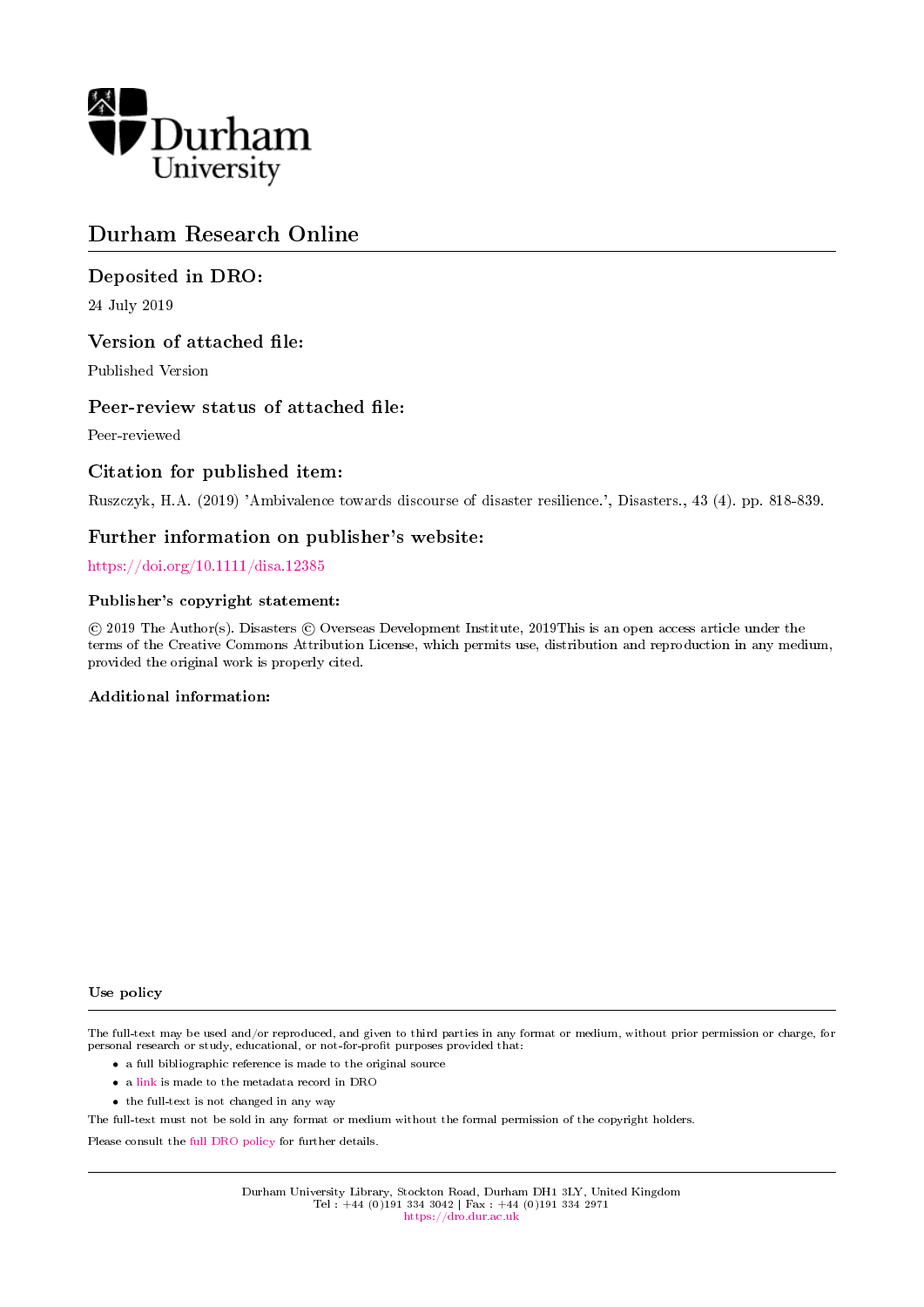# Ambivalence towards discourse of disaster resilience

Hanna A. Ruszczyk Assistant Professor (Research), Department of Geography and Institute of Hazard, Risk and Resilience, Durham University, United Kingdom

*This paper investigates empirically how the international aid community (IAC)—donors and practitioners—considers and implements disaster resilience in a specific country setting, Nepal, and throughout the rest of the world. A key finding is that there is ambivalence about a concept that has become a discourse. On a global level, the IAC utilises the discourse of resilience in a cautiously positive manner as a bridging concept. On a national level, it is being used to influence the Government of Nepal, as well as serving as an operational tool of donors. The mythical resilient urban community is fashioned in the IAC's imaginary; understanding how people create communities and what type of linkages with government urban residents desire to develop their resilience strategies is missing, though, from the discussion. Disaster resilience can be viewed as another grand plan to enhance the lives of people. Yet, regrettably, an explicit focus on individuals and their communities is lost in the process.* 

Keywords: community, disaster, disaster risk reduction (DRR), policy and practice, resilience, urban

# Introduction

*It [resilience] helped to get better interdisciplinary discussion going.*  —Senior official with a multilateral donor organisation, 2015

*I hate the word resilience! This might be a good place to start. It is framed always in an academic context, and I see myself as a practitioner. . . . For me, resilience is the ability to survive and have a good life at the end of day. I think we could overly intellectualise it.* —International disaster risk reduction expert, 2016

The two quotations above highlight the ambivalence that the concept of (disaster) resilience elicits within the international aid community (IAC). In the first case, a senior official working at the interface of disasters, climate change, and conflict in many countries states that resilience has allowed different stakeholders to engage in conversation, but he/she is reticent to suggest that it has changed his/her organisation. In the second case, an international disaster risk reduction (DRR) expert coordinating community-based DRR (CBDRR) activities between international non-governmental organisations (INGOs) and the Government of Nepal articulates the frustration of practitioners in utilising the concept of disaster resilience in the country.

© 2019 The Author(s). *Disasters* © Overseas Development Institute, 2019

This is an open access article under the terms of the Creative Commons Attribution License, which permits use, distribution and reproduction in any medium, provided the original work is properly cited.

Published by John Wiley & Sons Ltd, 9600 Garsington Road, Oxford, OX4 2DQ, UK and 350 Main Street, Malden, MA 02148, USA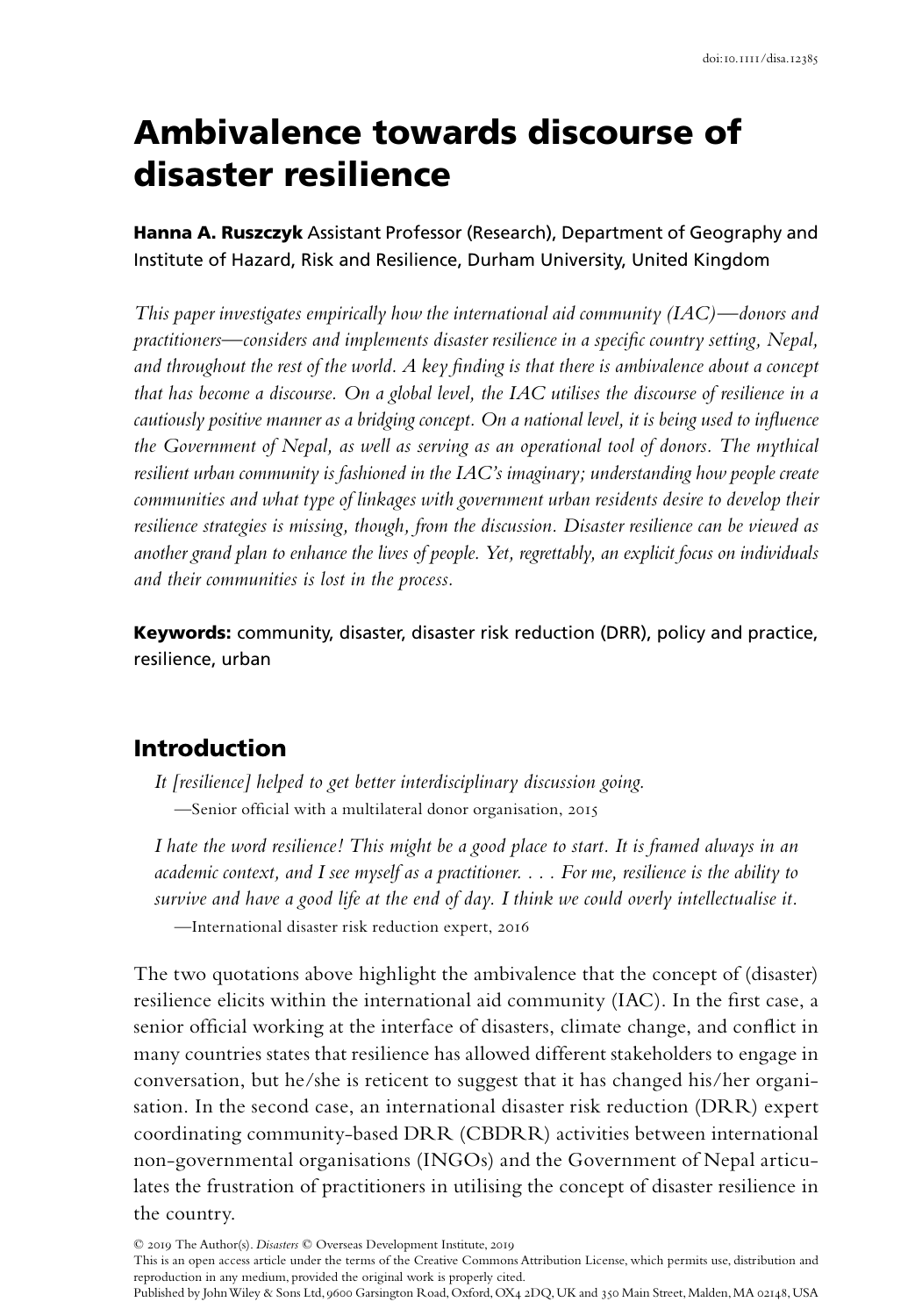Matyas and Pelling (2015, p. S5) point out that there is quite limited 'empirical evidence on how resilience understanding is adopted and applied by practitioners, managers, community leaders and policymakers in disaster risk management'. Anderson (2015, p. 65) adds that '[w]e do not know what resilience is and we do not know what resilience does' in practice. This paper attempts to fill this void with respect to the IAC (donors and practitioner INGOs). In particular, it seeks to illustrate how the IAC in Nepal uses the discourse of disaster resilience and what is lost through its employment.

The paper argues that on a global level, the IAC is considering the discourse of resilience in a cautiously positive manner as a concept that bridges the lacuna between different disciplines, such as climate change adaptation, development, and DRR. On a national level, disaster resilience is being used to influence the Government of Nepal, as well as serving as an operational tool of donors. Furthermore, the paper explores to what extent this framing includes residents and communities in urban settings in Nepal. Lastly, analysis of this grand plan of resilience leads to an assessment of what is lost in this discourse of disaster resilience: an explicit focus on people, power, and politics.

## Conceptual framing

#### Resilience as a discourse

There is no agreed definition of resilience, nor should there be. Owing to its application within numerous disciplines, an agreed definition is not possible (Asprone and Manfredi, 2014). Resilience is widely seen as a desirable system property in environmental management (Klein, Nicholls, and Thomalla, 2003), giving it traction beyond the ecological field in complex human-related spheres. Resilience, if viewed holistically, can bring together different perspectives (economic, environmental, human, physical, and social).

What is particularly relevant at this time is how the concept of resilience is being used and what this allows to happen in practice. Some academics view resilience as a form of neo-liberal governmentality (Evans and Reid, 2013; Joseph, 2013; Chandler, 2014), whereas others continue to acquire inspiration from it (Brown, 2014, 2016). Kelly and Kelly (2016, p. 2) even contend, based on their research on the use of the concept by practitioners in the United Kingdom, that it is possible that 'reclaiming resilience, building solidarity, and political agency can also go together'.

Resilience has become one of the leading ideas of our time to deal with uncertainty, change, and varied disruptions, as witnessed by policy discourse and academic debate on the matter (Hutter et al., 2013; Anderson, 2015). *Discourse*, as used here, follows the definition of Brown (2016, p. 38): 'A common understanding of a phenomenon shared by a particular group of people. . . . A discourse may become institutionalised and may be important in shaping activity or directing policy'. For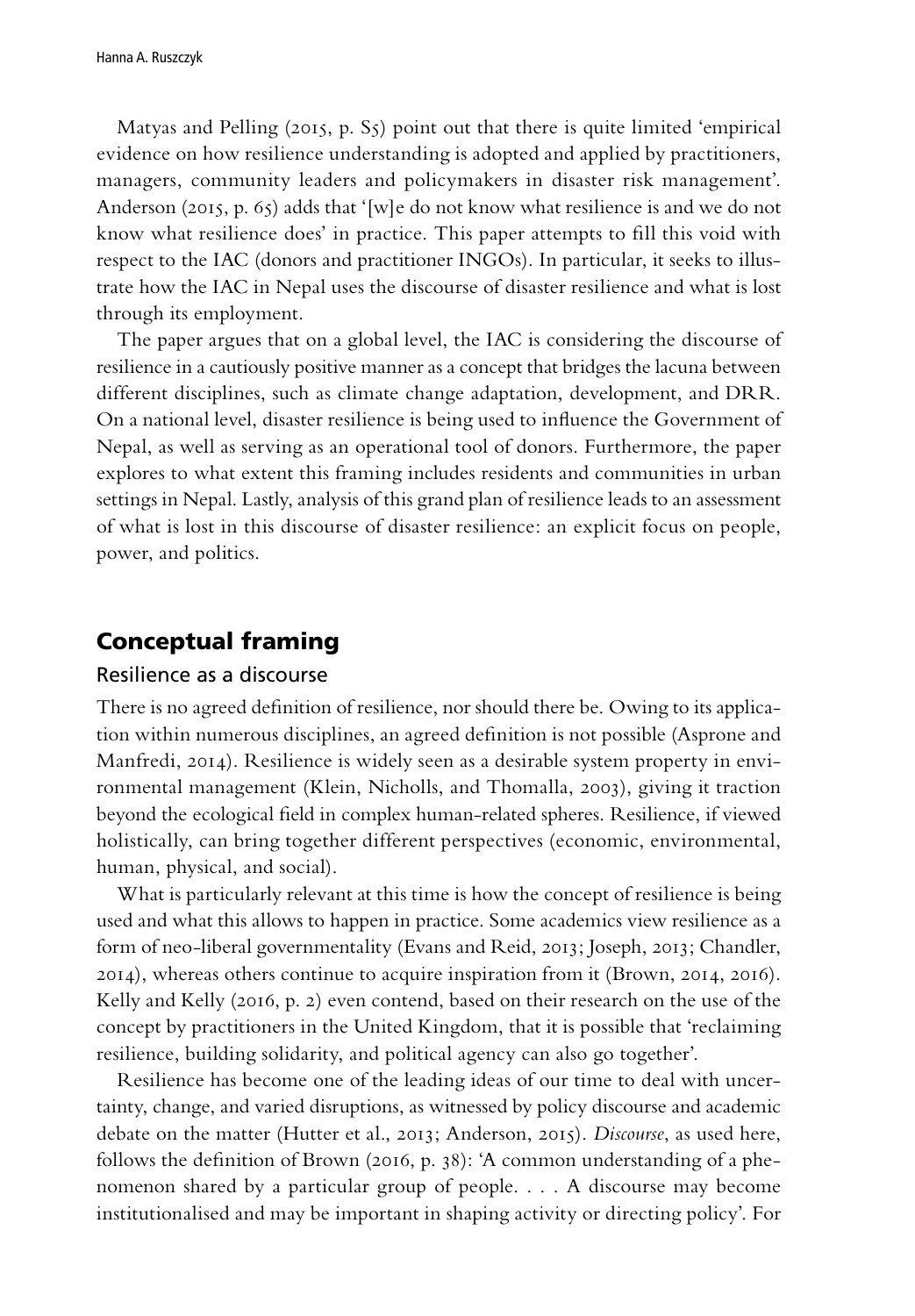instance, in *Resilience Scan* | *July–September*, Kirbyshire et al. (2017, p. 2) explain that 'as the "resilience revolution" in international development continues, researchers at ODI [Overseas Development Institute] are capturing the new direction and reviewing the latest thinking in this field'. Resilience has become a *field*.

Resilience has also become the policy 'buzzword' of choice for a range of international decision-makers and it is impacting on traditional conceptions of governance. Resilience thinking influences how problems are perceived and addressed and the type of knowledge valued by decision-makers (Chandler, 2014). Chandler (2014) asserts that resilience is a concept that has become central to government policy understanding. In the past two decades, for example, the *Hyogo Framework for Action 2005–2015* (United Nations International Strategy for Disaster Reduction, 2005) and the more recent *Sendai Framework for Disaster Risk Reduction 2015–2030* (United Nations Office for Disaster Risk Reduction, 2015) have advanced the disaster resilience agenda throughout the world.

Mitchell and Harris (2012) contend that the concept has been appropriated by bilateral and multilateral donor organisations. Resilience has become an 'increasingly dominant mode of Western intervention in the global South' (Pugh, 2014, p. 314). It is being discussed at the international policy level, position papers have been developed, and donor projects are being formulated to build disaster resilience, community resilience, urban disaster resilience, and other variations of resilience.

Apropos of disasters specifically, resilience has become 'a seductive theory in disaster management' (Lizarralde et al., 2015, p. S76). While this author does not agree that resilience is a theory, seductive it is to bilateral and multilateral donor organisations. Despite the concept's lack of rigorous empirical and theoretical grounding in the social sciences (Brown, 2012), it has significant purchase in the climate change, international development, and DRR fields (Brown, 2012). Moreover, resilience is being used to form a bridge between areas of policy and science, but there is limited evidence to suggest that the bridge is functioning properly (Brown, 2016). Resilience is 'dangerous because it is removing the inherently power-related connotation of vulnerability', according to Cannon and Müller-Mahn (2010, p. 623), who go on to claim that the '[r]esilience approach is in danger of a realignment towards interventions that subsumes politics and economics into a neutral realm of ecosystem management, and which depoliticizes the causal processes inherent in putting people at risk' (Cannon and Müller-Mahn, 2010, p. 633).

From a positive standpoint, the resilience discourse is bringing together 'otherwise disparate groups, institutions, disciplines and scales' (Tanner, Bahadur, and Moench, 2017, p. 3). In *Challenges for Resilience Policy and Practice*, Tanner, Bahadur, and Moench (2017, p. 3) also note that '[r]esilience narratives have been accused of a depoliticising effect by reframing issues in a way that makes populations affected by shocks and stresses responsible for securing themselves'. This paper provides conceptual and empirical evidence to support this statement.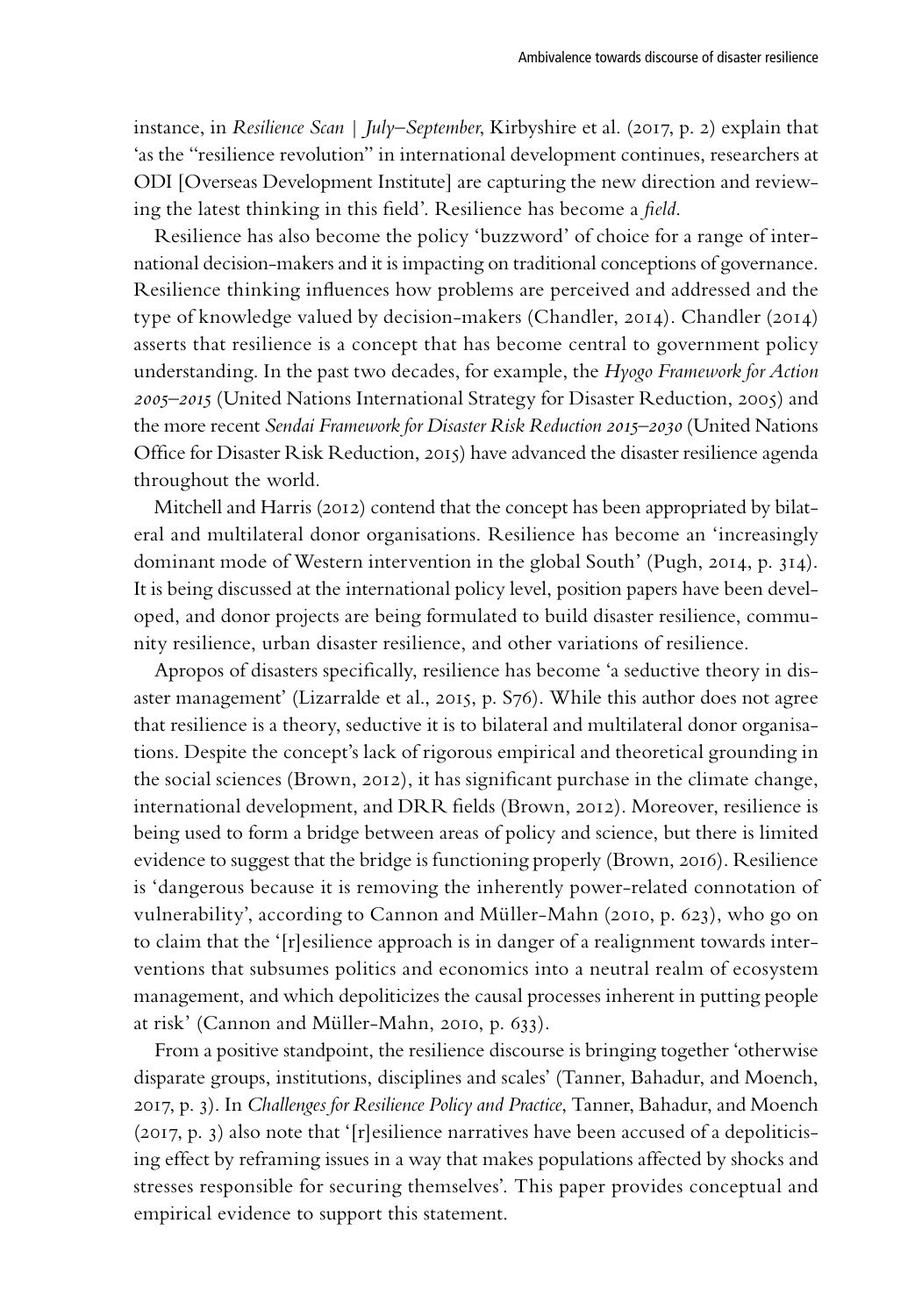## Operationalising resilience

Owing to exasperation among donors and practitioners worldwide at the fixation on definitions of resilience, practitioner literature has been concentrating on how to make resilience 'useful' or how to operationalise it, as a metric for project success. Operationalising resilience signifies the desire to develop indicators of resilience or benchmarks for assessing the concept in different contexts to make it a usable management tool for governments, policymakers, and practitioners globally.

Mochizuki et al. (2017) provide a literature review of community resilience measurement efforts. There are many unknowns with tremendous financial, political, and social implications for donors, practitioners, recipient national governments, and, most importantly, the people and 'communities' that are expected to be more resilient because of the external support received.

It is unclear if the operationalisation of resilience through the development of indicators can be or should be promoted further. Bahadur, Ibrahim, and Tanner (2013, p. 62) explain that one approach is 'to develop a set of principles of measuring resilience rather than a universally applicable set of indicators'. Understanding the elements of resilience that present themselves after a disaster may help to shed light on how to build community resilience to natural hazards (Buckle, 2006; Solnit, 2009; Ride and Bretherton, 2011; Aldrich, 2012). However, the tensions associated with operationalising resilience are difficult to reconcile. Levine (2014, p. 2) suggests that the attempt to 'find the perfect resilience index is not so much a difficult quest as a search for a holy grail', distracting from more important issues such as how to improve the lives of millions of people across the planet.

Owing to the vast upsurge in the use of the term resilience, and the multitude of operational models developed and employed by practitioners, Schipper and Langston (2015) conducted a comparative overview of 17 resilience measurement frameworks, analysing indicators and approaches used by the IAC globally. They identified differing epistemic roots and definitions and concluded that there are limits to what indicators can provide and that 'universal indicators cannot exist' (Schipper and Langston, 2015, p. 9). They underscore that 'the ability to measure resilience through consistent mechanisms is intended to enhance the accountability of funding for NGO [non-governmental organisation] programmes, which is necessary for budgeting and public investment decisions, as well as offering a way of assessing progress towards resilience' (Schipper and Langston, 2015, p. 9) in relation to project variables or the *Sendai Framework for Disaster Risk Reduction 2015–2030* or the Sustainable Development Goals (SDGs) set by the United Nations (UN) for 2030.

Schipper and Langston (2015) caution against practitioners becoming overwhelmed by the challenging and complex frameworks being developed and potentially losing the strategic view of their mission. For instance, in some of the frameworks that they reviewed, it is not clear whether or not indicators refer to 'individual or group resilience' or 'who they are focused on, as in whose resilience is to be built' (Schipper and Langston, 2015, p. 19). They conclude their comparative overview by stating that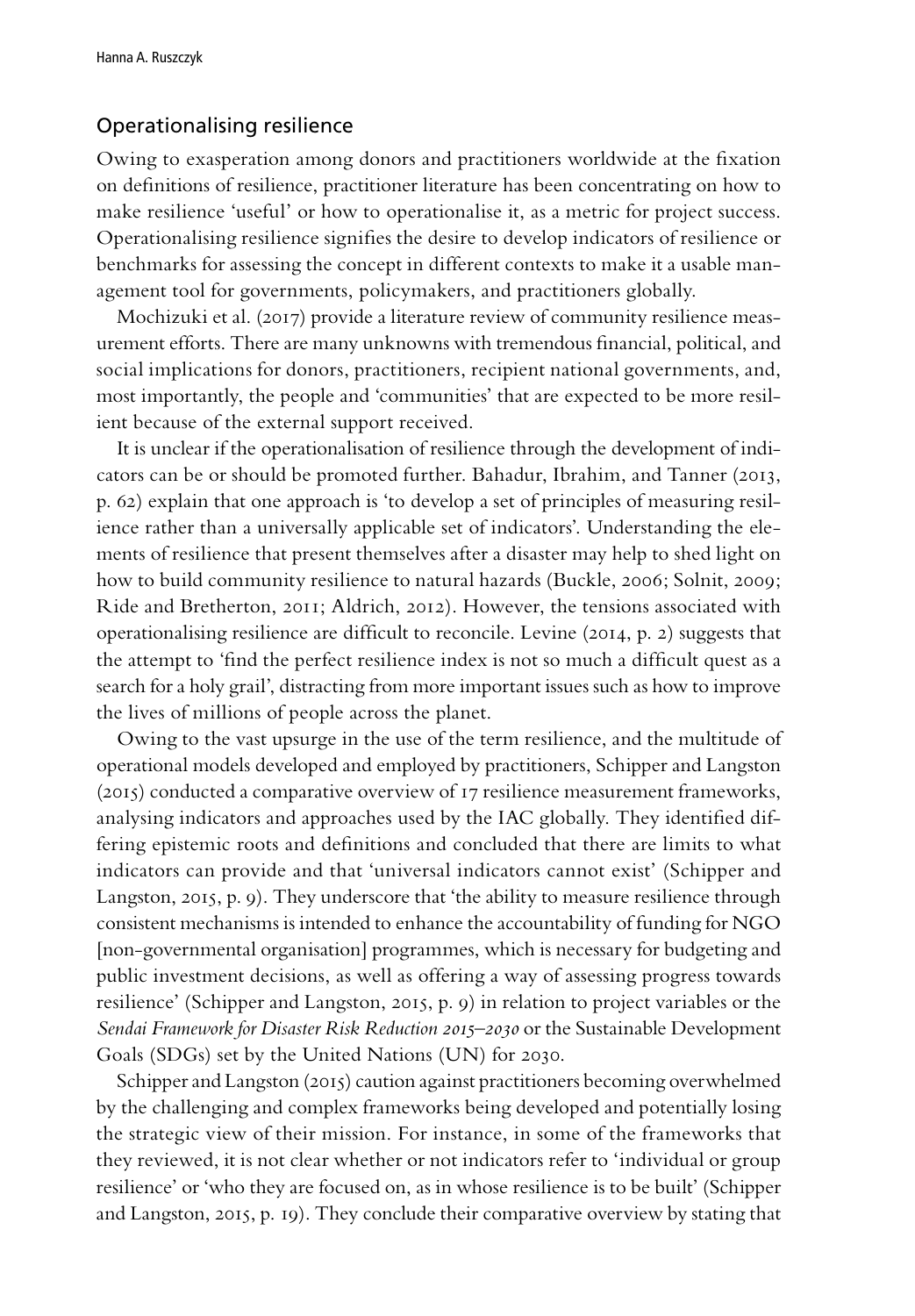it would be useful for practitioners and donors to find some common ground (Schipper and Langston, 2015, p. 21):

*To ensure that rather than tearing each other down because we don't agree on how the concept is used, we can actually use this energy to help reduce the risk posed by climate change and natural hazards.*

This is a damning summary of the state of resilience thinking among donors and practitioners and of efforts to operationalise the concept. Béné et al. (2017, p. 212) emphasise that existing resilience measurement frameworks are 'poorly adapted to the reality faced by practitioners on the ground'. There is clear frustration with efforts to operationalise resilience. While the drive to operationalise resilience may be of some value to donors and practitioners, it does not appear to offer much in the way of significance to people who live with and manage risk in daily life or when a disaster unfolds. Nightingale (2015, p. 194) notes that in Nepal, there is concern that the IAC is 'devolving responsibility for resilience to locally based populations, and yet how they propose to do this, and what support is required to achieve these goals, is very different' to what local people themselves think and express.

## Community, community resilience, and power

A brief interrogation of the concept of community is warranted at this point. In an exploration of etymological dictionaries, Esposito (2013, p. 15) states that community is derived from *cum* (with) *munus* (a task or duty). That is, a group of people who are together with a common focus. He argues that we 'need communities'; they are 'both necessary and impossible' (Esposito, 2013, p. 15). Viewed from this perspective, communities are aspirational rather than a tool with which to achieve something else. If Esposito (2013, p. 20) is correct—the 'only way to realize community would be to overcome interests and individual differences, but interests and differences are in fact insurmountable, because they are also what constitutes our nature'—one needs to tread carefully in utilising the concept.

In the realm of disaster studies, Cannon et al. (2014) assert that 'community' is a myth, whereas de Beer (2013) considers it to be a romantic idea of the IAC. Ride and Bretherton (2011, p. 3) point out that DRR and disaster researchers 'tend to assume that the community is a pre-existing entity, one that needs to be educated otherwise changed to mitigate future hazards, risks and vulnerabilities to natural disaster and their effects'. This fallacy continues to be perpetuated.

Community resilience and the flow of power through spatial levels requires consideration (Wilson, 2012, p. 1219):

*Community resilience, therefore, is often associated with the quest for multiple resiliences within a community pursued by highly varying stakeholder networks, some of which may be directly contradicting and undermining efforts by other groups in the community to achieve maximum resilience.*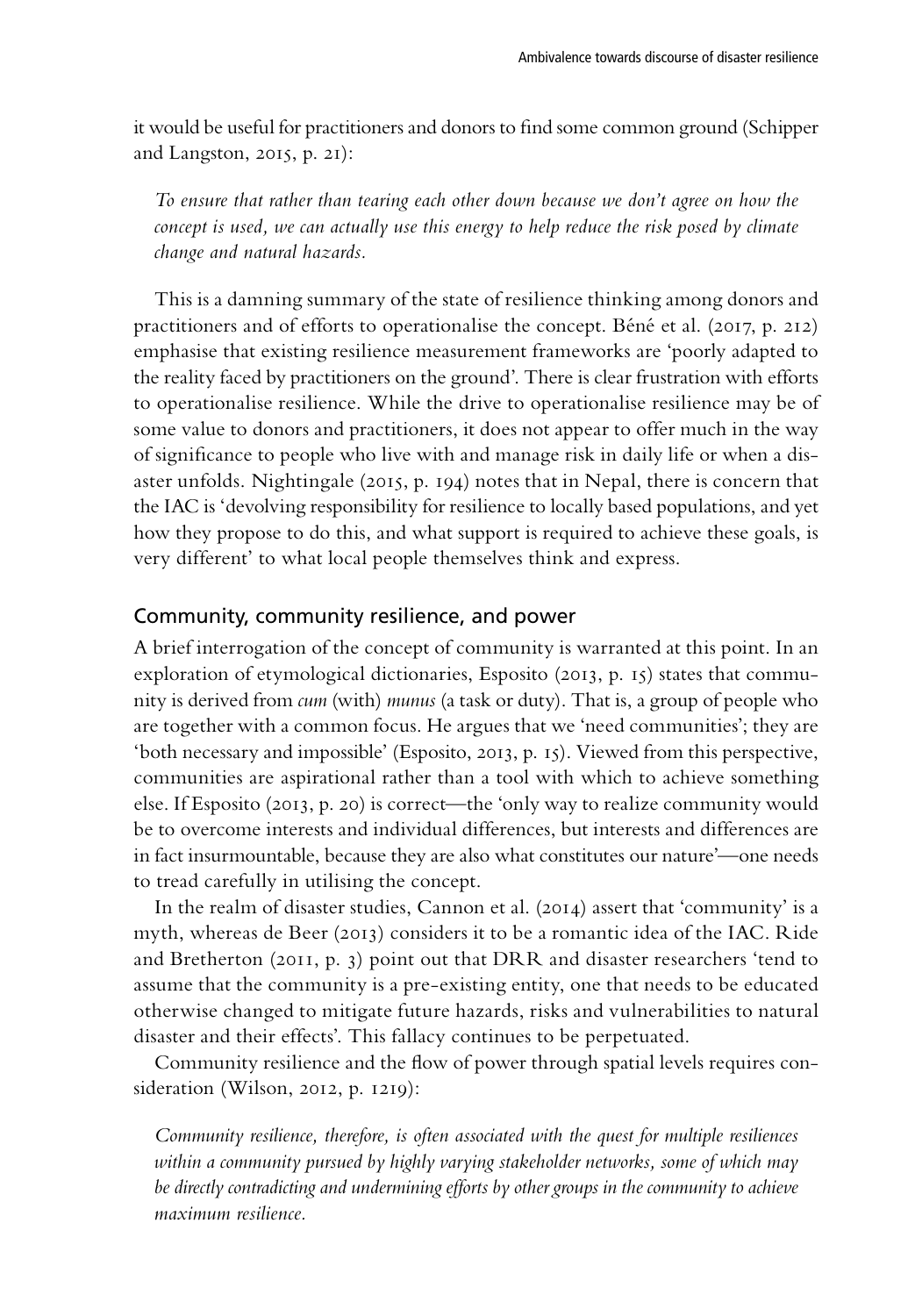Wilson's definition of community resilience is associated with multiple scales, influences, and power. Bankoff et al. (2015, p. 8) argue that, in relation to communities, 'power relations are almost always present (in a wide variety of configurations), especially on grounds of gender, class, ethnicity, caste, patron–client relations or age-group bonding'. These dynamics are often difficult to make visible, but they wield tremendous influence on the way in which individuals and their communities can present their resilience.

# Methodology and a description of Nepal

## Methodology

Through a series of interviews with donors, INGOs, Nepalese practitioners, representatives of the Government of Nepal, and residents of two large municipalities of Nepal, this paper employs a qualitative comparative approach (McFarlane, Silver, and Truelove, 2016) to investigate understandings of resilience. Research methods included semi-structured interviews, focus-group discussions, photography, and observations of daily life. A total of 125 interviews and six focus-group discussions were conducted in Nepali with the support of a research assistant, or in English where appropriate.

The study adopted a multi-scale perspective, appraising how different scales (Swyngedouw, 1997) affect each other and how power and influence flow between scales (household, community, local authority, national, and international). The research was carried out in an iterative manner over a three-year period (November 2013–October 2016) and coincided with the phases referred to by the IAC: 'before, during and after' the high-intensity earthquake of April–May 2015 that claimed the lives of almost 9,000 people (United Nations Office for the Coordination of Humanitarian Affairs, 2015). A one-month research trip took place in November 2017 to learn about governance changes on a national and local level.

To comprehend how urban disaster community resilience projects were being structured, 20 semi-structured interviews were organised with members of the IAC located in the city of Bharatpur in south-central Nepal, as well as in the capital, Kathmandu, and internationally. Semi-structured interviews were also held with 60 residents in the cities of Bharatpur and Dhangadhi in the far west of the country (with populations of approximately 300,000 and 150,000, respectively). These people were selected with local support to ensure a cross-section of society. In addition, 45 semistructured interviews were conducted with local-, district-, and national-level government officials, as well as with key municipal stakeholders, including business association members, community leaders, construction sector employees, health volunteers, nurses, and teachers. Information garnered from these interviews set the context for understanding urbanisation, risk perceptions, resilience strategies, governance structures, and changing urban relationships. The data were coded into emerging themes and analysed.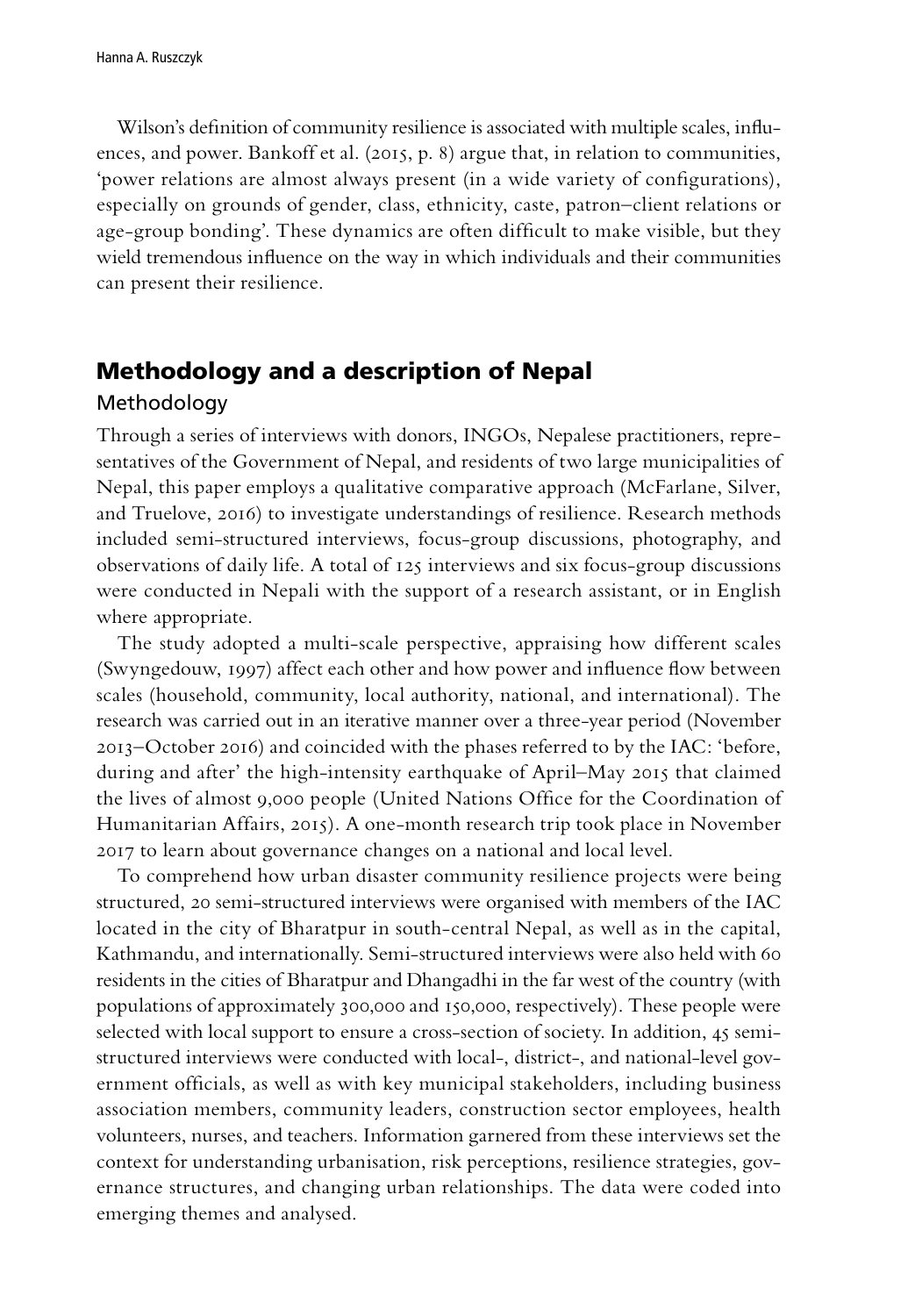## A description of Nepal

Nepal has made significant development gains in some respects. In fact, the country is regarded as a success story in terms of the Millennium Development Goals (MDGs) of the UN. According to the *Millennium Development Goals Needs Assessment for Nepal 2010* (Government of Nepal, National Planning Commission, and the United Nations Development Programme, 2011), despite the decade-long conflict (in which approximately 13,000 people died) and political instability, progress has been significant in a number of areas. This has continued with the SDGs (Government of Nepal, National Planning Commission, 2017).

The MDGs, such as education and mortality, highlight the significant advances that the Government of Nepal has made on behalf of its population (Government of Nepal, National Planning Commission, 2017). Poverty has decreased very rapidly in the country in recent decades (Government of Nepal, Central Bureau of Statistics, 2012, section 5, p. 9): 41.8 per cent of the population was living below the poverty line in 1995–96, whereas the proportion was 25 per cent in 2011—the rate was even lower in urban areas: 15.46 per cent (Government of Nepal, Central Bureau of Statistics, 2012, section 4.1, p. 4). By 2015, the rate had fallen to 21.6 per cent (Government of Nepal, National Planning Commission, 2017).

Unfortunately, Nepal 'remains one of the world's 48 "least" developed countries even after more than sixty years of "development"' (Rigg et al., 2016, p. 64). With regard to the economy, 'almost half of all households in Nepal have either a current or returnee migrant' (World Bank, 2011, p. 26), illustrating how difficult it is to earn a livelihood in the country. Its economy is extremely dependent on international mobility and the income of its young men (World Bank, 2016). Remittances comprised 14 per cent of gross domestic product (GDP) in 2000; 22 per cent of GDP in 2010; and 32 per cent of GDP in 2015. The national economic situation is sufficiently precarious to force an estimated five million Nepalis to leave their families and earn livelihoods abroad (United Nations Development Programme, 2017).

Three key events occurred during the period of this study:

- first, a 7.8 magnitude earthquake struck on 25 April 2015, followed by a series of aftershocks, most notably a 7.3 magnitude tremblor on 12 May 2015;
- second, the National Constituent Assembly promulgated a new constitution in September 2015 after deliberating for seven years; and
- third, the number of municipalities in Nepal increased by 275 per cent, creating a nominally more urban country.

The political changes led to local elections in 2017 (the first in 20 years) and the establishment of a new form of federalism, which is leading to significant restructuring of the public sector. In spring 2017, the new federal government accorded the locally elected authorities significant responsibility, but the financial and human resources needed to implement their new mandate are in a state of flux.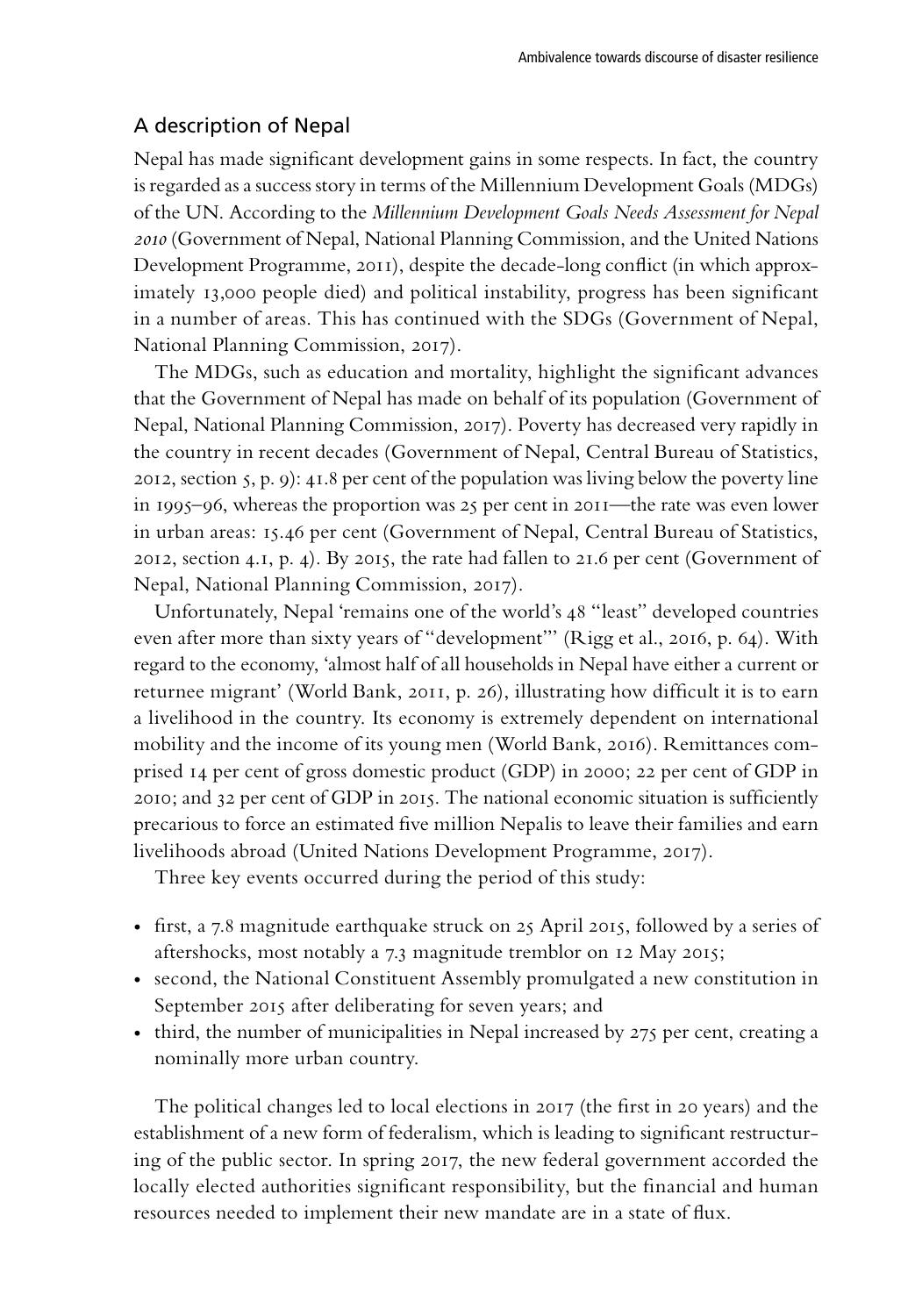# What does the discourse of resilience allow?

## Globally, resilience discourse bridges a gap

Climate change, conflict, development, and DRR were addressed in a siloed manner until recently. The discourse of resilience bridges silos of thinking and creates a conceptual opening and a common meeting ground for different debates. Such conceptual space can facilitate exploration of how to 'work across silos' (Levine et al., 2012, p. 1) and how to develop interrelationships (Schipper and Pelling, 2006; Bahadur, Ibrahim, and Tanner, 2010; Béné, Newsham, and Davies, 2013; Matyas and Pelling, 2015). It is a unifying concept (Mitchell and Harris, 2012) that minimises dichotomous thinking and spotlights linkages between the natural and social spheres (Rival, 2009). The necessity of this space for conversation and dialogue should not be underestimated.

The senior official responsible for climate change, disasters, and conflict on a global scale whose quote opens this paper explained that the concept of resilience 'helped to get better interdisciplinary discussion going. There are now more diverse actors talking together in the same room' (including climate change, development, DRR, and humanitarian specialists). He/she went on to note:

*Resilience is definitely a buzzword in my opinion. . . . It is a good thing, the idea behind it. It took root. A lot of organisations are working to embed it in the work they do, and trying to work differently. So it [resilience] will stay. Maybe not in the way it was talked about . . . years ago [operationalising it], but as an approach in terms of the way we need to change the way we work.*

Resilience is being viewed in a cautiously positive manner, as a new way of thinking among the IAC, allowing for a space to be created where new forms of collaboration within the IAC can be initiated and implemented. In the same meeting, a colleague of the senior official from a multilateral donor organisation added:

*In my view, it [resilience] is nothing new. . . . There is a need for the [international aid] community to come up every now and then with a new term [around which] to gather together. There will be something else that will be pushed up in a few years, but it does not mean that resilience will not stay.* 

These two international representatives suggest that resilience is a mechanism through which donors and INGOs within the IAC can frame their work in a different manner. Resilience as a concept is useful to them, as it is allows donors and practitioners to consider their portfolio of work in a different way, but not to lose sight of the respective organisation's mandate. 'Resilience reflects and seeks to offer a positive alternative to the loss of modern frameworks' (Pugh, 2014, p. 314). Resilience as a bridging mechanism is positive and valued by these interviewees.

There will be disillusionment within the IAC if resilience is 'pushed to represent more than it can deliver'; 'the problem lies in attempts to make resilience a full-scale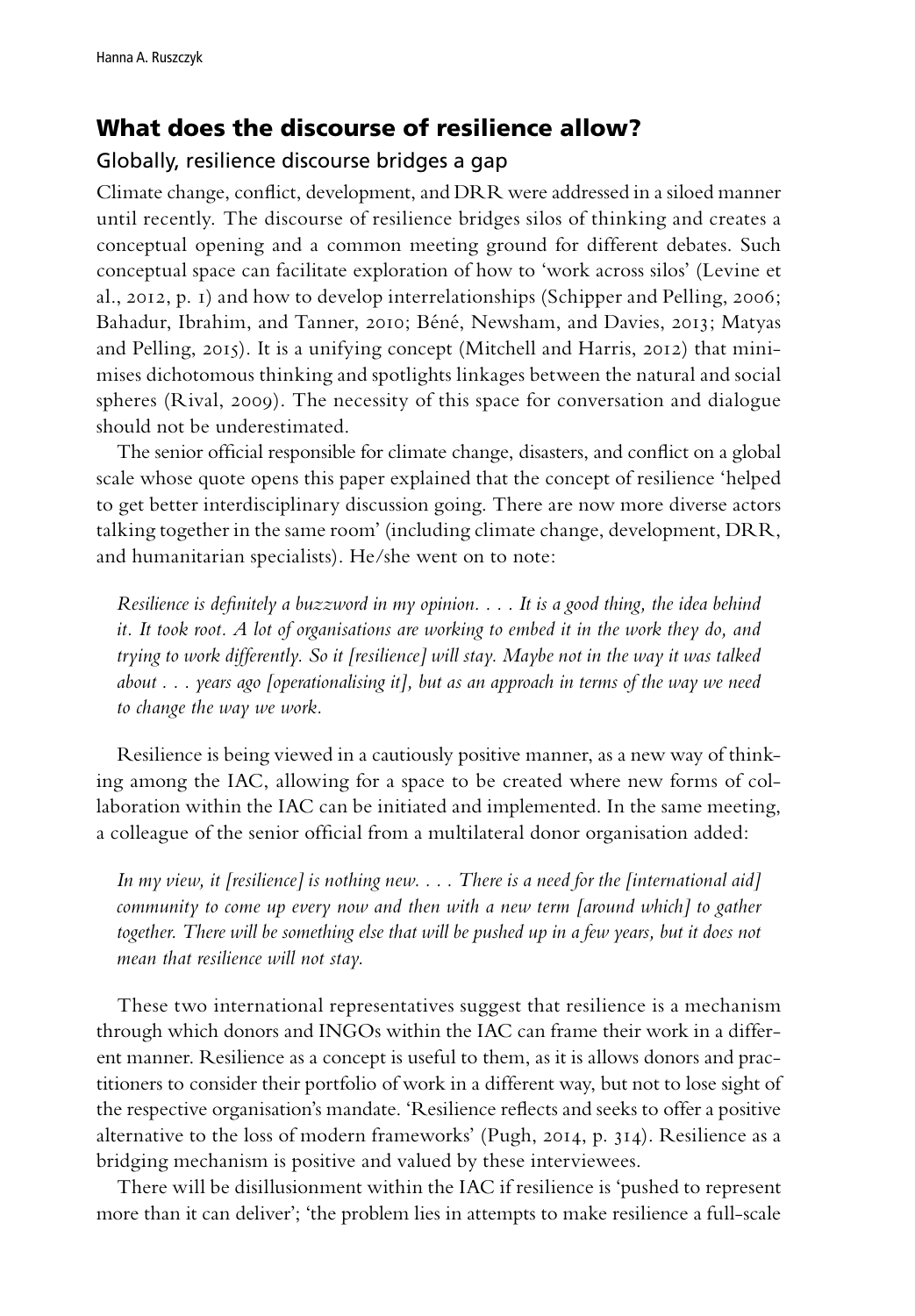paradigm, which it is not' (Alexander, 2013, p. 2713). Conversely, on a global level, Joseph (2013, p. 50) argues that resilience may be now:

*Overused to the point of banality so that what was once referred to as putting down sand bags to stop flooding or ensuring that there are separate toilets for men and women are now described as resilience measures. The difficulty, therefore, is picking out usages of the term that have some genuine meaning . . . the key connection is governance. And again, this governance is working from a distance.*

#### Resilience discourse influences the Government of Nepal

The IAC, comprising donors and INGOs, influences national and local governmentlevel priorities as well as emerging discussions concerning climate change adaptation, development, and DRR. Donor interventions and the actions of state government 'interact with transnational imaginaries, contributing to the flow of meanings and shaping institutional spaces and practices' (Berry and Gururani, 2015, p. 6)*.* This form of governmentality is evident in Nepal, and is applicable to other development assistance recipient countries as well.

The IAC is powerful and its views hold sway over the Government of Nepal. Not only did it introduce DRR and disaster resilience discourse in Nepal, but also it defined debate on these matters. It wields considerable power in Nepal, owing, to a large extent, to its significant financial contribution to the country (Jones, Oven, and Wisner, 2016). As Jones, Oven, and Wisner (2016, p. 34) stress: 'It is clear that the influence of international organisations in Nepal is very significant and that the donor community plays a large role in advancing the DRR agenda, especially earthquake risk reduction'. In Nepal, the IAC has supported the development of disaster management plans on a national, district, and municipal or village development committee (VDC) level. In addition, it has been working on CBDRR initiatives to develop disaster-resilient communities under the framework of Flagship 4 of the Nepal Risk Reduction Consortium (NRRC)—the latter was disbanded in 2016 and Flagship 4 continued in a modified form in 2017.

Governments in donor countries are influencing national decisions in recipient nations such as Nepal, including which hazards and risks are most important and how to mitigate disasters. Joseph (2013) does not think people and the communities they create play much of a role in the resilience discourse described above. They are not the priority in relation to governing for resilience. Instead, he views resilience as a device 'in an artificial construction where the real targets are states and governments' that need to be managed by the IAC (Joseph, 2013, p. 51) in order to implement sectoral international priorities such as DRR.

This author agrees with him: the IAC is using resilience to steer national governments' limited human and technical resources towards DRR, in particular, rather than to produce a holistic understanding of risk. By so doing, some national and local factors that may enhance (disaster) resilience are ignored, such as strengthening linkages between government and people (Ruszczyk, 2017), strengthening livelihoods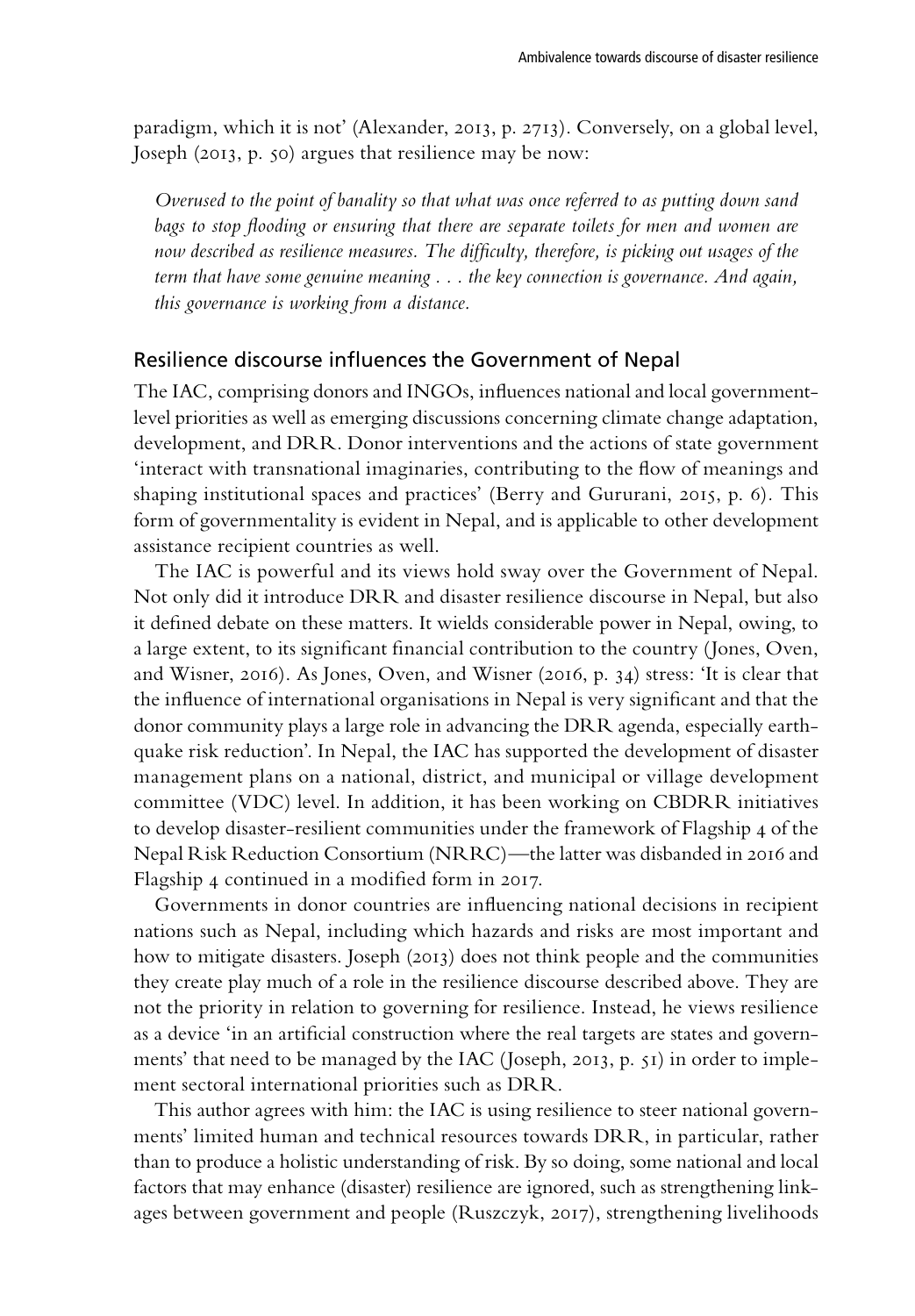(Ruszczyk, 2014), and addressing a fuller continuum of risk (Ziervogel et al., 2017; Ruszczyk, 2018).

The recent past shows that 'resilience thinking' provides a mechanism for dialogue as well as possible collaboration and holistic thinking within the IAC. Where this begins to fray or fall apart is outside of the IAC. Matyas and Pelling (2015, p. S2) state that resilience is a new term but that there may be 'no new action on the ground'. Pelling (2011, p. 51) also proposes caution in utilising the concept of resilience:

*The power of resilience to suppress deeper changes in the institutions and values that shape development and risk management is reinforced by its attractiveness as a solution . . . for donors and government precisely because it does not challenge the wider status quo.* 

The discourse of resilience and resilience thinking is of limited use to national actors in Nepal. The discomfort and even hostility directed towards resilience as a framing mechanism can be seen in the perspective of a Nepalese disaster-oriented NGO. A senior official with this organisation said the following about the drivers of resilience and DRR in Nepal:

*Who is leading DRR in this country? Who is the main driver of DRR in this country? Basically it is the foreigners! The government is basically guided by foreigners. For me, right from the very beginning, without the involvement of the local people and local culture and local authorities, I do not accept [the premise of] any of the DRR programmes. They are bound to fail!*

Jones, Oven, and Wisner (2016) found similar views about DRR and resilience in their comparison of the governance landscape of earthquake risk reduction in Nepal and the state of Bihar in east India.

#### 'Disaster community resilience' is an operational tool

The concept of resilience is allowing conversations to take place on a global level, and it may be deconstructing siloes. While this is of significant international merit, on a national level, where donor projects are implemented, resilience may not have significant conceptual value. Rather, it is being used as an operational device to manage projects. Resilience is a discourse that has been instrumentalised to suit the needs of donors that have to account for their efforts in a more systematic manner.

In Nepal, disaster community resilience is an operational tool of donors vis-à-vis the INGOs working in the country. Donors and INGOs that, together with the Government of Nepal, were involved as part of Flagship 4 of the NRRC (Nepal Risk Reduction Consortium, 2013), developed nine minimum characteristics of a disaster-resilient community, in an attempt to operationalise resilience. These nine minimum characteristics were incorporated, from 2012, in the disaster risk management projects and programmes of practitioners funded under Flagship 4—the latter's budget was USD 44.3 million between 2011 and 2016 (Oven et al., 2017).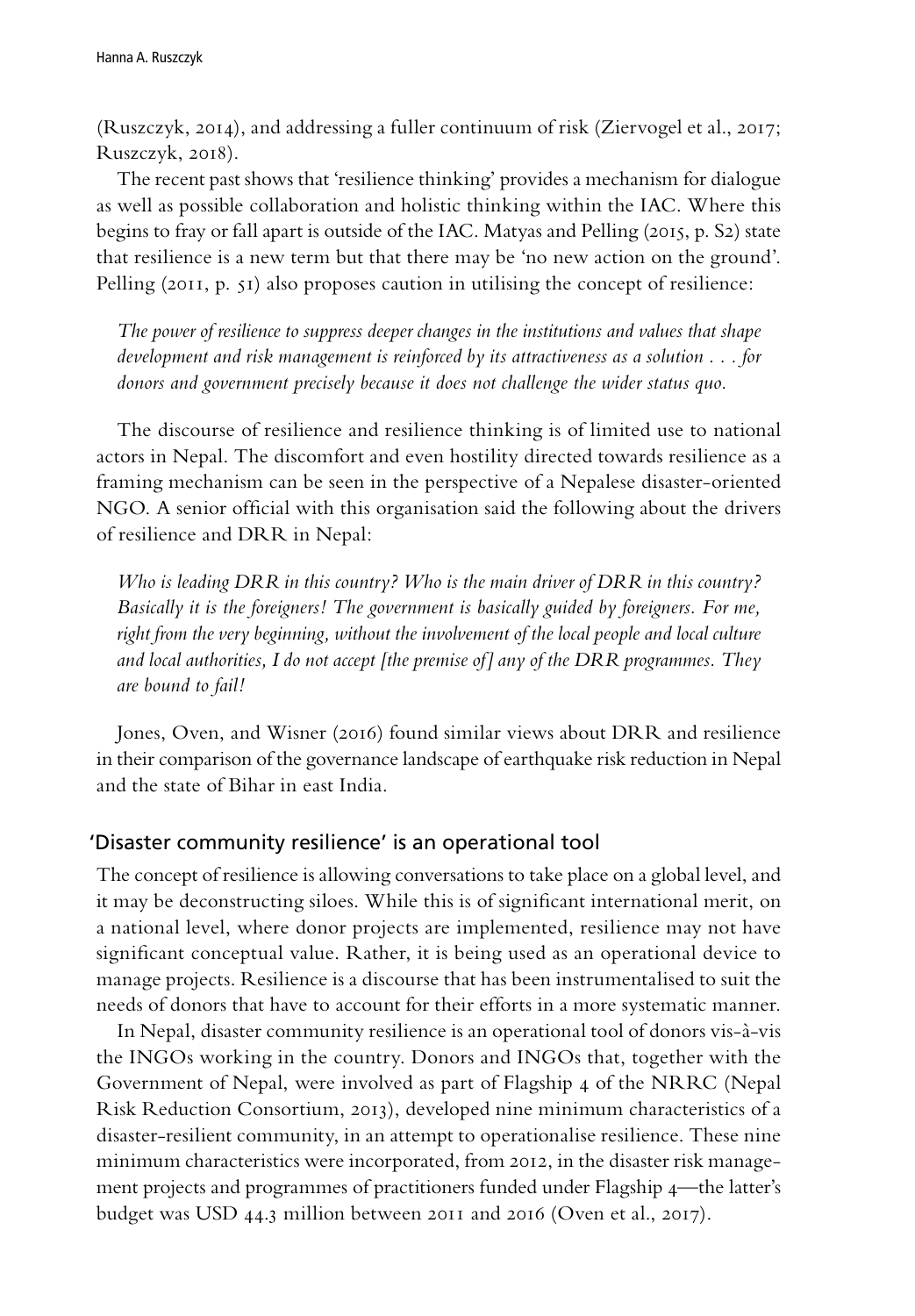The nine minimum characteristics of a disaster-resilient community are:

- organisational base at the VDC/ward and community level;
- access to DRR information;
- multi-hazard risk and capacity assessments;
- community preparedness/response teams;
- DRR/management plan at VDC/municipality level;
- DRR funds:
- access to community-managed DRR resources;
- local-level risk/vulnerability reduction measures; and
- community-based early warning systems.

An IAC respondent working on the nine minimum characteristics (at the interface between donors, practitioners, and the Government of Nepal) underlined that the initiative:

*Has been encouraged, heavily encouraged, by donors along with impact analysis and assessment because there is pressure from donors who are getting pressure from their governments, who are getting pressure from constituents, about where all this money goes.* 

In response to the question 'why is resilience being used in this manner?', the same person said:

*But what else are they [donors and INGOs] going to use? Resilience is the term now that everyone understands and is so generalised that you can apply it to any field. . . . What other term is there for health, education, disaster, climate change?* 

The reality is that 'resilience' does not have a common definition and decisionmakers who apply the concept in Nepal (the IAC and the national government) do not have a common understanding of its meaning. The minimum characteristics of a disaster-resilient community may not be particularly relevant to people and communities according to the IAC respondent cited above. The nine baseline components do not address fully the range of risks and hazards as perceived by people. According to this particular IAC respondent, the minimum characteristics are responsible for:

*Creating a collective and creating a mass movement of INGOs, people with money [donors] and of the government [of Nepal]. It is both. The nine characteristics are a marketing tool. That is what they are. They are a marketing tool to get the attention of and to try to make the concept of disaster management more understandable [to the government].*

He/she added:

*I do not think they [the minimum characteristics] are resilience . . . they are just a way to package it, but not a definition of resilience.*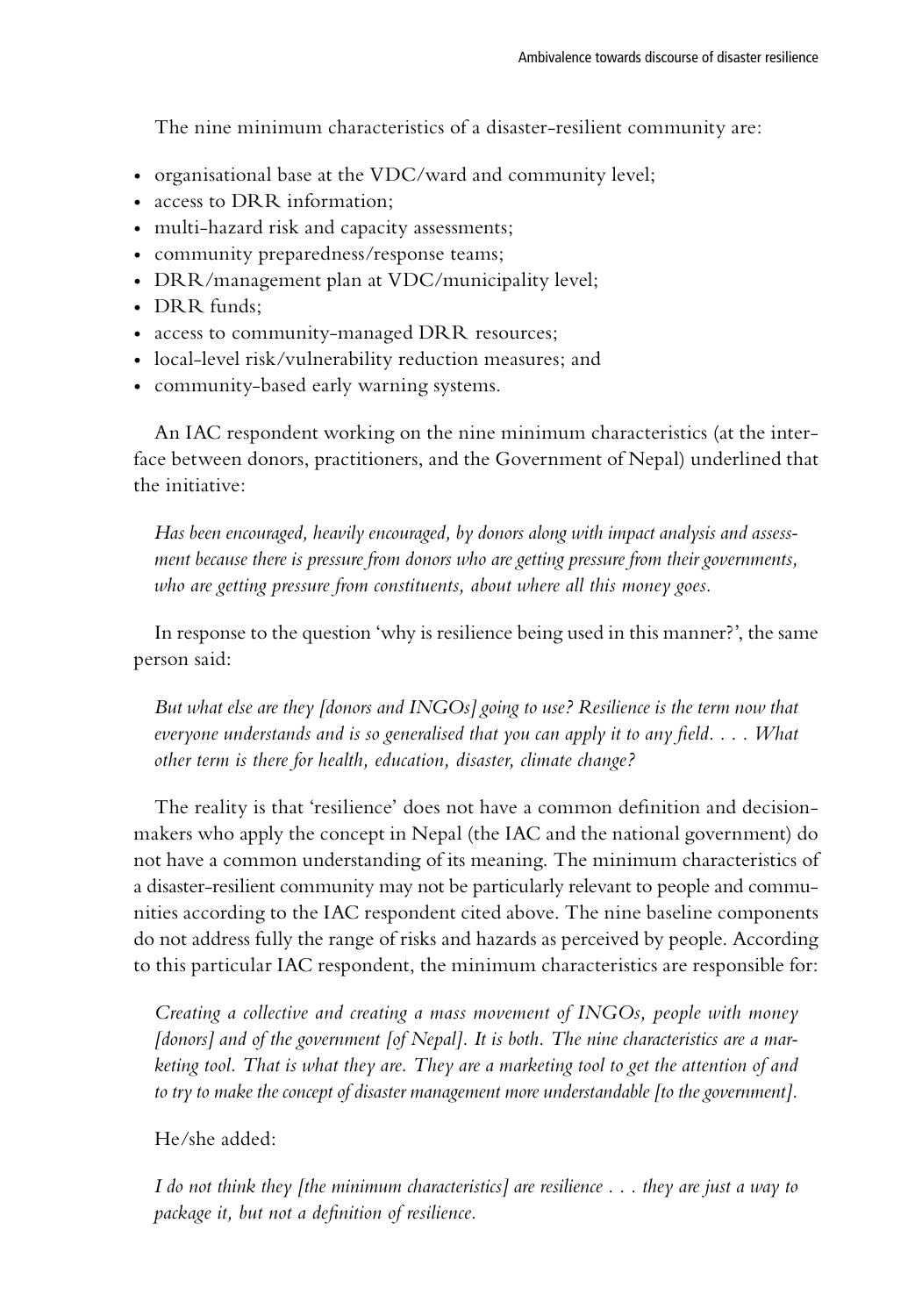The situation in Nepal reflects the state of affairs around the world. The framing of resilience has altered from 'building back better' (Monday, 2002, p. 1), to 'bouncing back' (Twigg, 2007), to 'bouncing forward' (Manyena, 2009) to a better future. In a seminal article, Manyena (2006, p. 436) contended that disaster resilience could become a new phrase, the primary value of which would be its description of 'a desired outcome of a disaster risk reduction programme'. Levine (2014) claims that the desire to operationalise or quantify resilience is an attempt by donors and practitioners to account for funds granted. This appears to have become a reality in Nepal and internationally.

## Problematising resilient communities

## The mythical resilient (urban) community

The Ministry of Federal Affairs and Local Development (MoFALD) states that responsibility in the event of a disaster will lie primarily at the community (neighbourhood) level. A senior government official in the ministry, which ceased to exist in 2018, replaced principally by the newly created Ministry of Local Development and General Administration (MoLDGA), proposed the following definition of a disasterresilient community:

*The community is central. Government and other partners can improve their capacity to deal with a disaster. Government is a small part in the capacity of the community. Communities that have sufficient capacity to save their lives and property from disaster, we think if these communities have these capacity, these communities are resilient.*

This is a particularly narrow interpretation of a disaster-resilient community, with minimal thought paid to complexity, inter-linkages, scales, and the role of government and other partners. The focus is on recouping losses; there is little consideration of the future.

The IAC worked with MoFALD for several years to support CBDRR initiatives. Many of the projects are striving to develop disaster-resilient communities under Flagship 4 of the NRRC. The senior government official cited above stressed that the community is at the heart of disaster resilience at the local level. The urban community needs to take care of itself; the government does not have a large role to play in helping communities become resilient. It is unclear how he/she expects communities to help themselves and using whose resources. The national government is abdicating responsibility to its people.

A decades-long myth continues to be perpetuated that communities are 'capable of anything . . . all that is required is sufficient mobilisation (through institutions) and the latent capacities of the community will be unleashed . . . the evidence does little to support such claims' (Cleaver, 2001, p. 46). The MoFALD representative argued that government should fulfil a support function; it only needs to play a small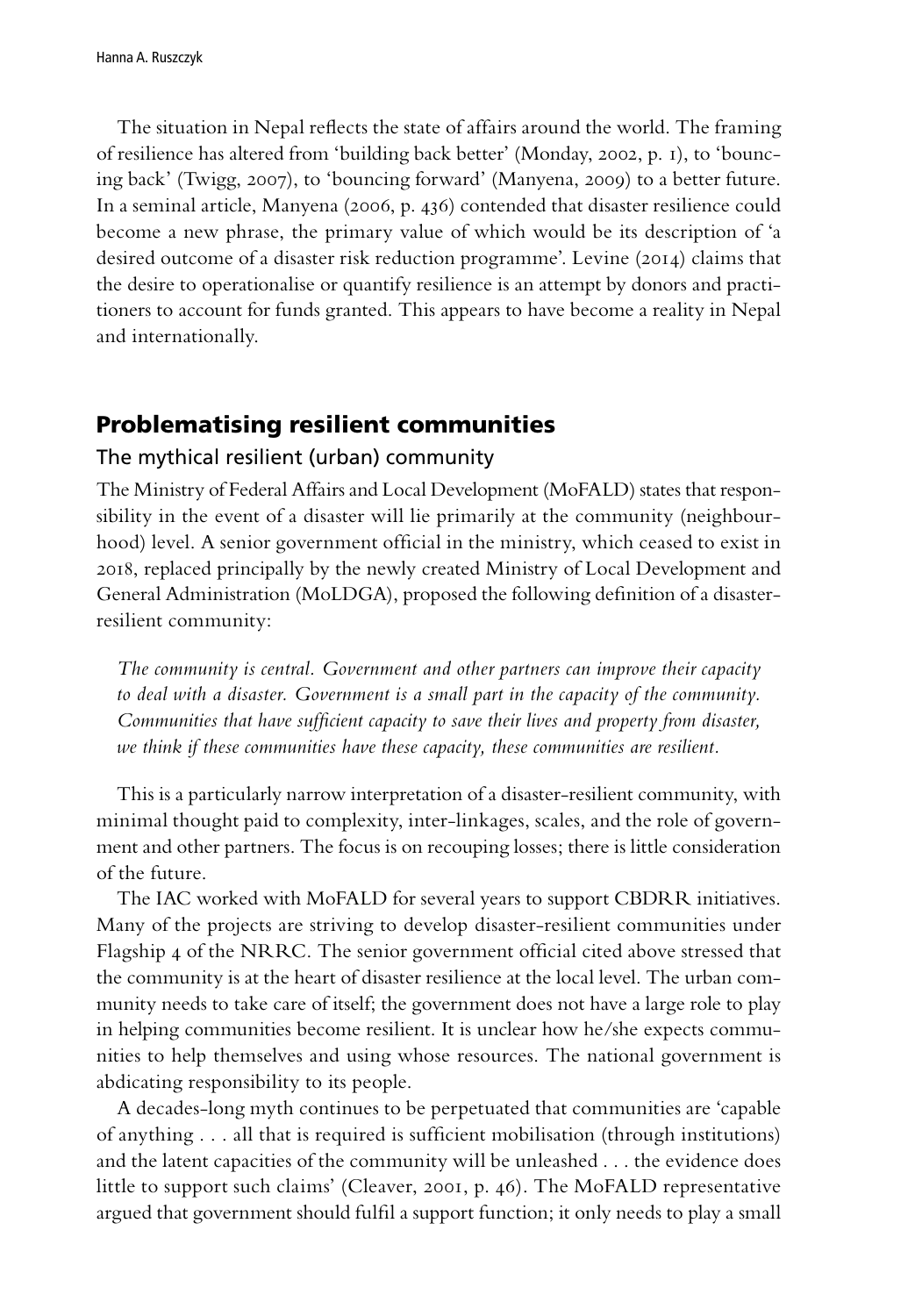role. The lowest level of formal government in Nepal is the ward; there is no formal public sector mechanism to support the neighbourhood level. Consequently, the government has the flexibility to decide whom to support in a time of crisis or disaster and whom to ignore owing to informality of government procedures (Ruszczyk, 2017).

The senior official problematised communities in an urban municipality: 'In one ward there will be four or five communities, [it is] difficult to merge these four [to] five communities into one, and each community has its separate problems'. He/she pointed out that urban communities, smaller than the ward geographically, are expected to be self-reliant with minimal support from government because the latter does not have the resources and the capacity.

The official, based in Kathmandu, clearly understands the tension between how the national government, with the financial and technical backing of the IAC, is structuring disaster resilience and the role of the public sector in managing resiliencebuilding efforts. For instance, MoFALD, and its successor, MoLDGA, require that municipalities have disaster management plans, including at the ward level. The central government explains that local authorities will have a budgetary provision for disaster resilience. Local governments have newly elected ward presidents but there is no formal mechanism to establish a connection with the government's interpretation of a community—that is, the neighbourhood group.

#### People and their communities are missing

The phrase 'disaster community resilience' is useful for the IAC. Through the discourse of resilience, donors and INGOs can work under an operational framework that structures their work in a new programmatic manner. The need to work in a different way has been an issue for decades, but the resilience discourse is creating a testing ground for new means of implementation. Regrettably, however, an explicit focus on people is absent from this discourse. Unacknowledged are the 'beneficiaries' of these IAC projects; the communities of people who are expected to be resilient in relation to what and over what time period is unclear.

There is not much of an overlap between communities targeted by projects and organically created forms of community or networks that exist already. There is a disconnect between the manner in which the IAC is working in Nepal and how urban communities organise and attempt to address their perceived continuum of hazards and risks. An IAC respondent who has worked for many years on the nine minimum characteristics in Nepal asserted that donors and INGOs view 'community as just this other thing at the end, which they then try to shove into a box for measurement purposes'.

Communities formed organically by residents fall away as an object of analysis in this disaster-resilience discourse of the IAC. In this operational framework of quantification, log frames and accountability with regard to funding, individuals, and communities are missing. The rush to redistribute responsibility for disaster resilience from government to communities is increasingly problematic if the role of government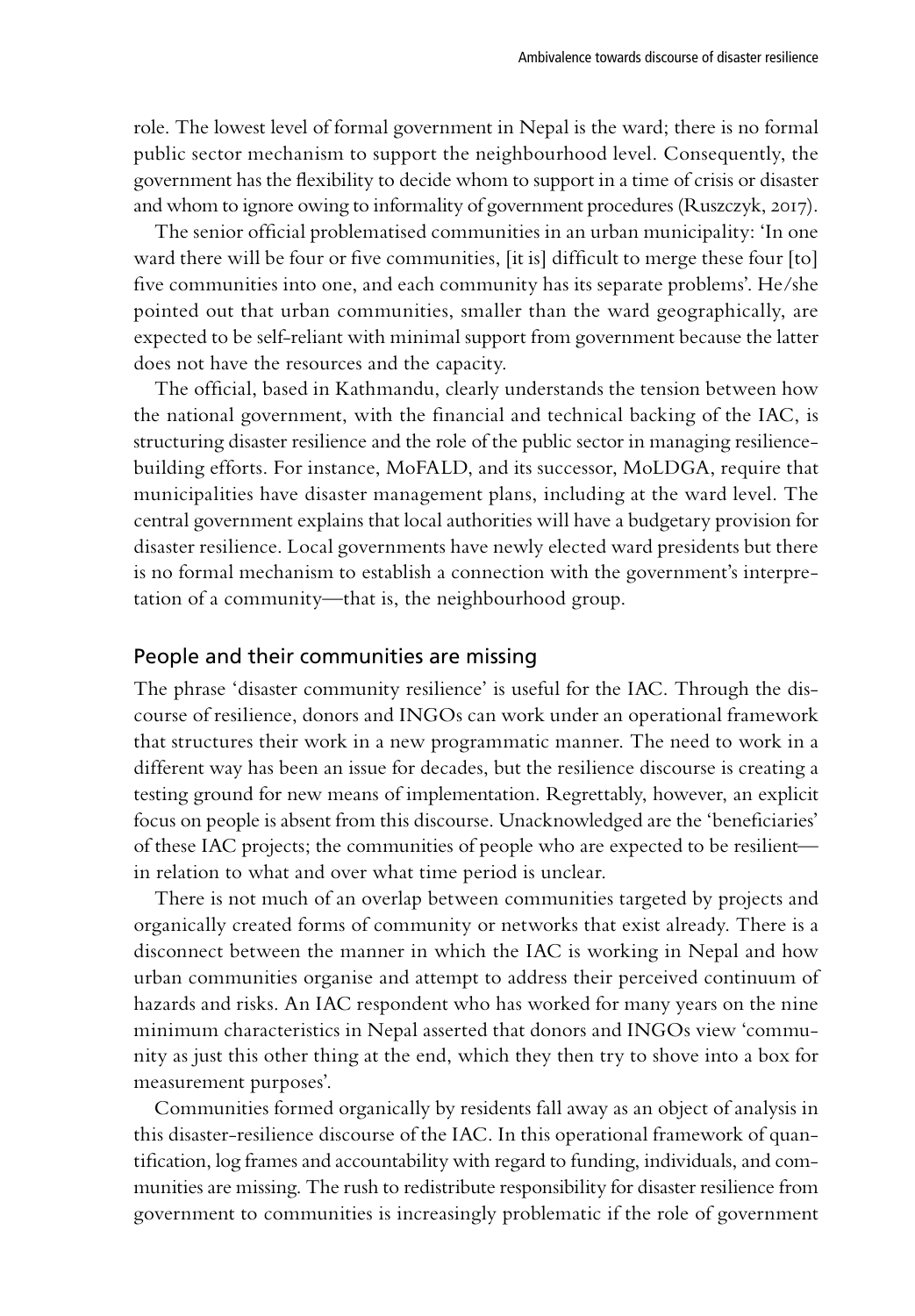is lost in the discussion and the burden for being resilient is on the individual or on urban 'communities'.

There are indications, based on the author's interviews in late 2017 with recently elected local government officials, that local authorities intend to work with all (informal) neighbourhood groups. Challenges, though, include the fact that in many cities, there are no neighbourhood groups or residents are excluded from neighbourhood groups owing to caste/ethnicity, socioeconomic class, or landownership status. These urban residents will struggle to be resilient without the support of these key social structures in the cities.

If the focus is on community in the form of neighbourhood groups, the more vulnerable members of society are left unseen, unheard, and unable to become resilient to unforeseen disasters. In the past, the development 'gaze turned peasants, women, and the environment into spectacles' (Escobar, 2012, p. 155). One could argue now that the international DRR and development discourse is establishing so-called resilient communities as the spectacle without genuinely engaging with people and communities. Understanding how people create communities and what type of linkages to government they desire in building their resilience strategies (Katz, 2004) is missing from discussions nationally and internationally.

By employing the phrase disaster-resilient community vis-à-vis CBDRR projects, the IAC in Nepal is generating an illusion of supporting the resilience of people to natural hazards in Nepal. This criticism (of not engaging fully with people) is not peculiar to resilience; it is in fact a feature of many development interventions in the country and abroad. Nevertheless, it still warrants interrogation in this analysis of disaster resilience.

## Analysis of a grand plan

## Disaster resilience and the complexity of the everyday

Disaster resilience can be considered as another grand plan (Scott, 1998) introduced by the international community to enhance the lives of people in the Global South. The concept of disaster community resilience allows outsiders, such as the IAC in Nepal, interested in influencing the structures and behaviour of governments and groups working on DRR to stake a claim concerning the impacts. Yet, disaster community resilience does not engage sufficiently with urban residents, their continuum of urban disaster risk, their sources of and access to power, and the politics involved.

As Joseph (2013, p. 52) underscores: 'The limits to resilience are real. Although it might increasingly pervade international organisations, this does not necessarily have any meaningful effects on the ground'. Resilience has been introduced with well-wished desires (positive change for people) that prove difficult to achieve in practice. How the concept is being used within the disaster resilience discourse, and the approach supported by donors in Nepal, are at odds with the needs of people in cities.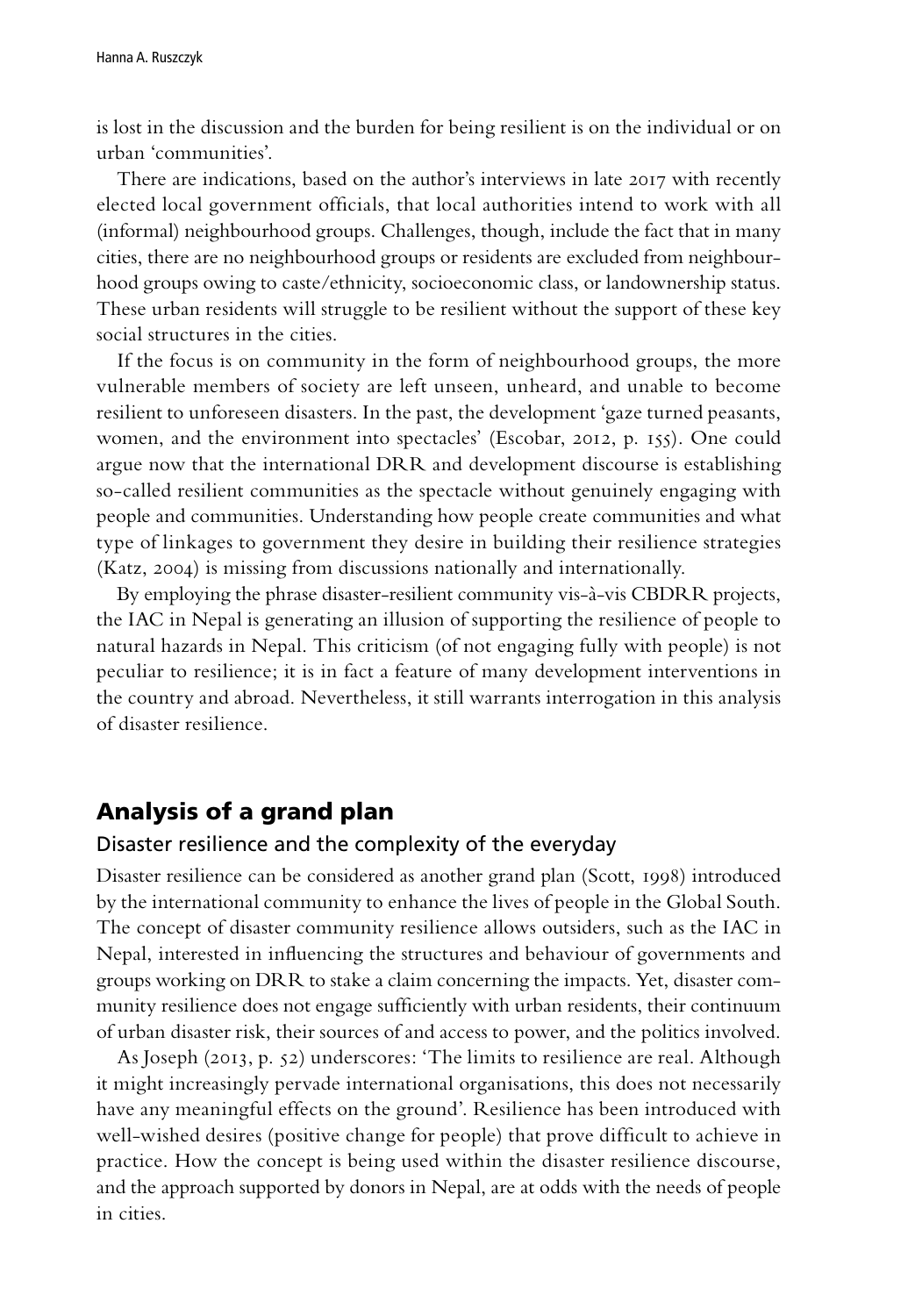There is increasing concern among the IAC about the application of the concept of resilience. Resilience has been encapsulated in a wider debate critiquing development. In addition, there is awareness that in Nepal, as in other places, 'development' has helped to manufacture risk (Cannon and Müller-Mahn, 2010). The relationship between development and disasters necessitates consideration at this point. Disasters should be understood as unsolved development problems since they are not events of nature, but, rather, the product of the interaction of people, society, and the natural environment (Cardona, 2004).

In a paper entitled 'Engendering development and disasters', Bradshaw (2014) calls for an explicit focus on the root causes of women's vulnerability, and suggests that IAC programmes be designed to concentrate on reducing gender inequalities by challenging unequal power relations. With regard to this paper, it is contended that donor projects should focus explicitly not just on gender, but also on people, urban residents, the root causes of vulnerability (Wisner et al., 2004), and the continuum of perceived risk that individuals face in the everyday, including to their livelihoods and economic security (Ruszczyk, 2014, 2017, and 2018). An international DRR expert in Nepal made the following observation:

*What I really think and from what I have seen, in order to talk about resilience, you have to talk about the bigger context of how to improve livelihoods. . . . So you cannot talk about [disaster] resilience if people have nothing. And they have no capacity to think about tomorrow.* 

This respondent argues for a more holistic understanding of development, differentiating between disaster resilience to a hazard and resilience as a more general concept, whereby people have opportunities for a better life on their own terms. Increasingly, members of the IAC are dissatisfied with the narrow application of resilience to a hazard. Instead, they are seeking a more holistic understanding of the risks and hazards that confront residents. The IAC is critiquing 'development' in Nepal. The DRR expert cited above suggests that international policymakers and Nepalese people comprehend issues in very different ways.

In an interview after the earthquake in 2015, another international expert working on CBDRR highlighted interrelated issues (exclusion based on caste and the relationship between the economy and governance) that CBDRR resilience projects have ignored until now. He/she stated that, within Nepalese society:

*Exclusion is based on caste basically. There is a lot of corruption. The [national] budgets are not used properly. The budgets are used to reinforce the system. Basically, when we talk about resilience, when we talk about systems, in Nepal the system is actually so broken down, the communities are on their own for most of it. So [all of us] need to address [the] governance issue. This would be the starting point. Also poverty and [the] economy. The livelihoods of the people do not give them enough space to get out of the poverty trap. [The focus of the IAC] should be less about disasters and more about other things in my*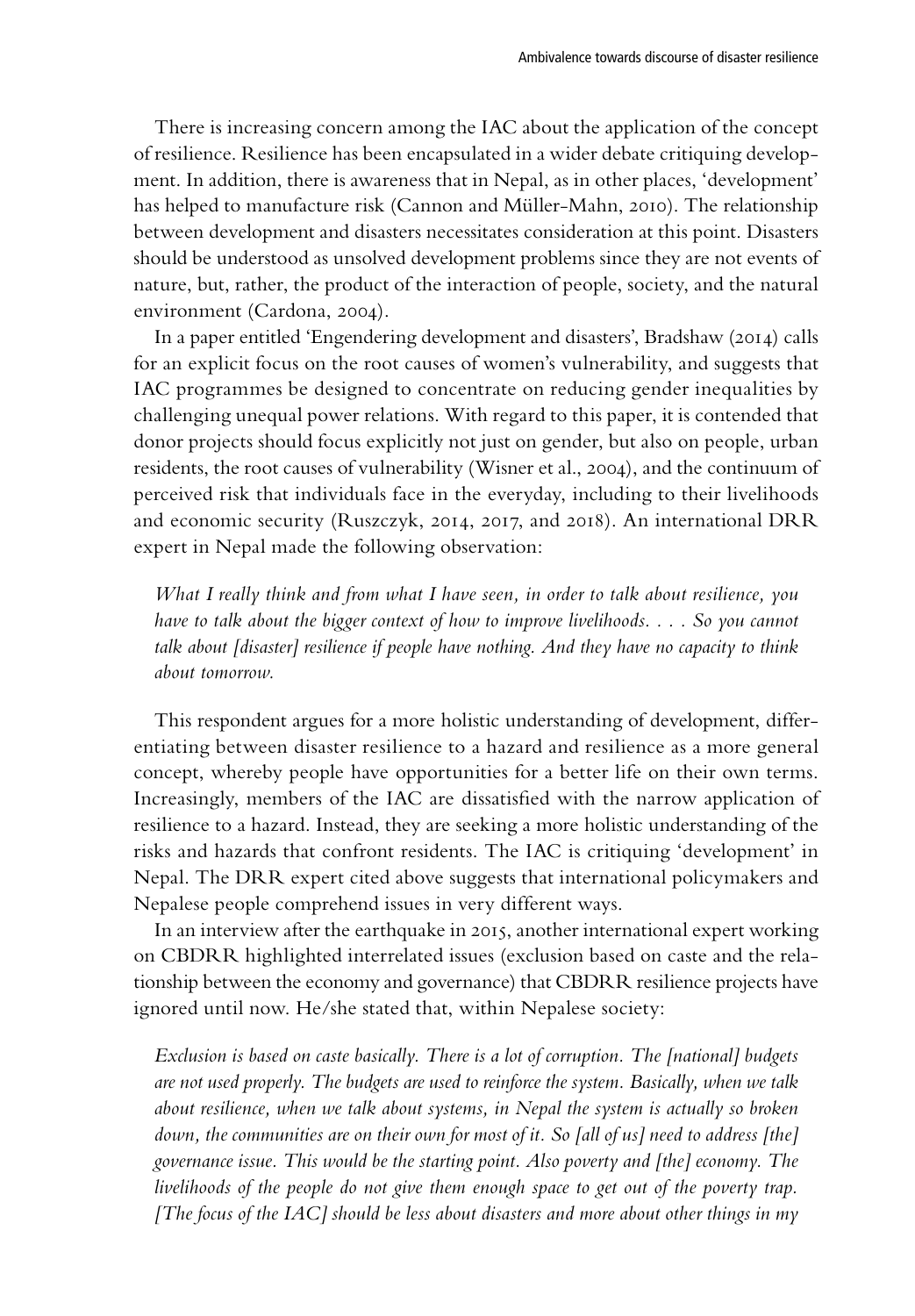*opinion. More about [the] economy and governance. Disasters are important, but the individuals are working all year to get out of [the] poverty trap, the disaster reduces a bit of effectiveness or efficiency of what they have achieved.*

He/she explained that historically, the government has been seen as an exploitative structure against large portions of the Nepalese people, adding: 'I think they [the Nepalese people] are [being] pushed to the limit'. Nepalese people cannot do more for themselves. In reality, they are already resilient subjects (O'Malley, 2010; Evans and Reid, 2013). They need other governance scales to support them, such as the newly elected local authorities and the new federal government (as of 2017), in order to have a better quality of life and a safe future.

#### What is lost by using the discourse of resilience?

People, power, and politics are lost in this grand plan of (disaster) resilience. An understanding of the priorities of people and how they already cope and show their resilience is absent. People's expressed desire for safety is lost in the discourse of resilience. Bahadur and Tanner (2014) underscore the need to consider people, power, and politics in their exploration of how the concept is employed within the Asian Cities Climate Change Resilience Network initiative in India.

Donors and practitioners bring their own priorities (DRR and an emphasis on particular hazards), language, and tools (such as CBDRR and disaster resilience) to Nepal and other countries that receive funding. Resilience discussions in the realm of climate change and disasters are based, to a significant extent, on Western concepts and thus are not particularly relevant in the Global South (Voss and Funk, 2015). The language of resilience allows international and national policymakers to hide behind people who are accorded responsibility for helping themselves in times of hardship. These are people who are largely 'pushed to the limit' in the words of the international CBDRR expert quoted earlier. Focusing on disaster resilience is insufficient in this context.

Why and how resilience is of value or a necessity, as well as by whom and for whom, are matters that are also not often addressed. Carpenter et al. (2001) were the first to ask 'resilience of what to what?', a question that remains pertinent. Drawing on the understandings of development and science and technology studies, Leach (2008, p. 3) suggests querying: 'resilience of what, for whom?'. If urban residents, communities, and cities (Vale, 2014) are to enhance their resilience (or be more than resilient) to an event, a natural hazard (Tobin, 1999; Gaillard, 2007; Fernando, 2012) or specifically a seismic hazard (Bruneau et al., 2003; Ainuddin and Routray, 2012), then power issues need to be considered. Slater (2014, n.p.) even hypothesises that '"resilience" studiously, perhaps even judiciously, ignores every important question' in relation to uneven development, enabling, inter alia, political structures and state strategies.

Only by asking questions such as 'whose resilience is important?' to 'what event or hazard?', 'whose lens is being used to examine resilience?', 'who impacts on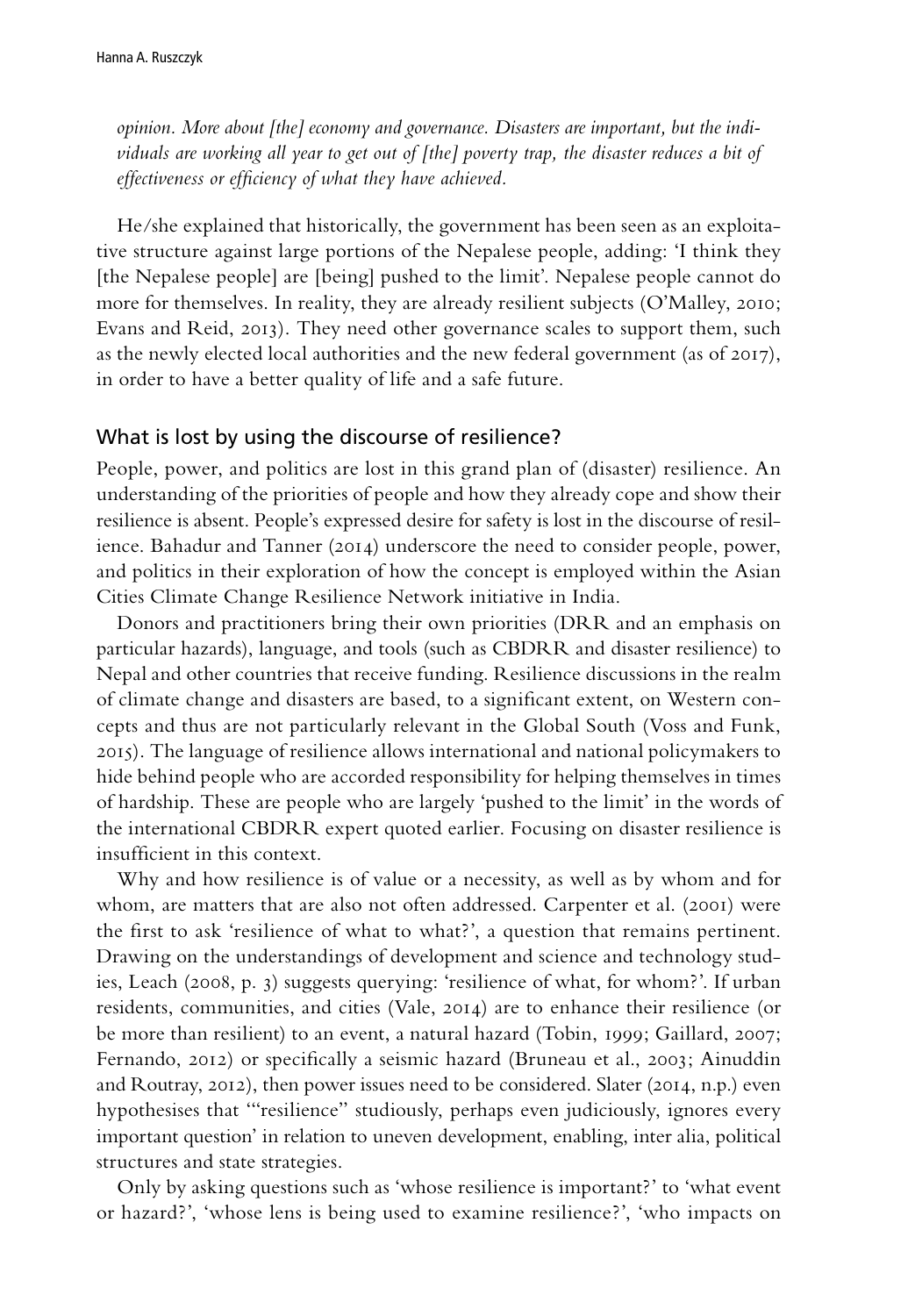resilience?', and listening to and comprehending the power relations, the range of scales involved, and the complex intersectionality between those scales, can resilience as a concept be used to benefit those who need to be more than resilient subjects. It is here that further exploration of people's perceptions of risk, economic security, social networks and communities, and relationship to government is warranted, not only in Nepal but also in many other countries.

## Conclusion

This paper investigates empirically how the IAC (donors and practitioner INGOs) considers and implements (disaster) resilience internationally and nationally in Nepal. The country setting of Nepal is specific (a post-conflict and hazard-prone nation), but the general themes of this analysis can be generalised to other parts of the world where the IAC has introduced the (disaster) resilience discourse.

The two quotations at the beginning of the introduction suggest that the discourse of resilience can be viewed positively and negatively within the IAC. On a global level, the IAC is considering the discourse of resilience in a cautiously positive manner as a bridging mechanism via which donors and INGOs can attempt to work together more effectively across the areas of climate change adaptation, conflict, development, and DRR. On a national level, disaster resilience is being used to influence the Government of Nepal, as well as serving as an operational tool of donors. Disaster community resilience is a project management instrument of donors to measure the effectiveness of CBDRR projects in Nepal.

Regrettably, however, an explicit focus on people and their communities is lost in the process. The mythical resilient urban community is fashioned in the IAC's imaginary; understanding how people create communities and what type of linkages with government urban residents desire to develop their resilience strategies is missing, though, from this discussion. The bottleneck in supporting urban residents to be more resilient is to be found within both the IAC and the national government.

Disaster resilience can be viewed as another grand plan introduced by the international community to enhance the lives of people. The concept allows the IAC in Nepal to influence the structures and behaviour of government and practitioners working on DRR in order to stake a claim to the impacts. However, disaster community resilience does not engage sufficiently with urban residents, their understanding of urban risks and hazards, their sources of resilience, and the ways in which people interact with the government to build a safe future.

If the IAC community could listen to residents' perceptions of risk and understand the social networks already in place, its interventions would be structured in a different manner. This would entail more of a spotlight on livelihoods, urban infrastructure, and the relationship between government and people, and would be a starting point in shaping a safer future. Governance would play a key role here; linkages between people and government would be enhanced so that they can work together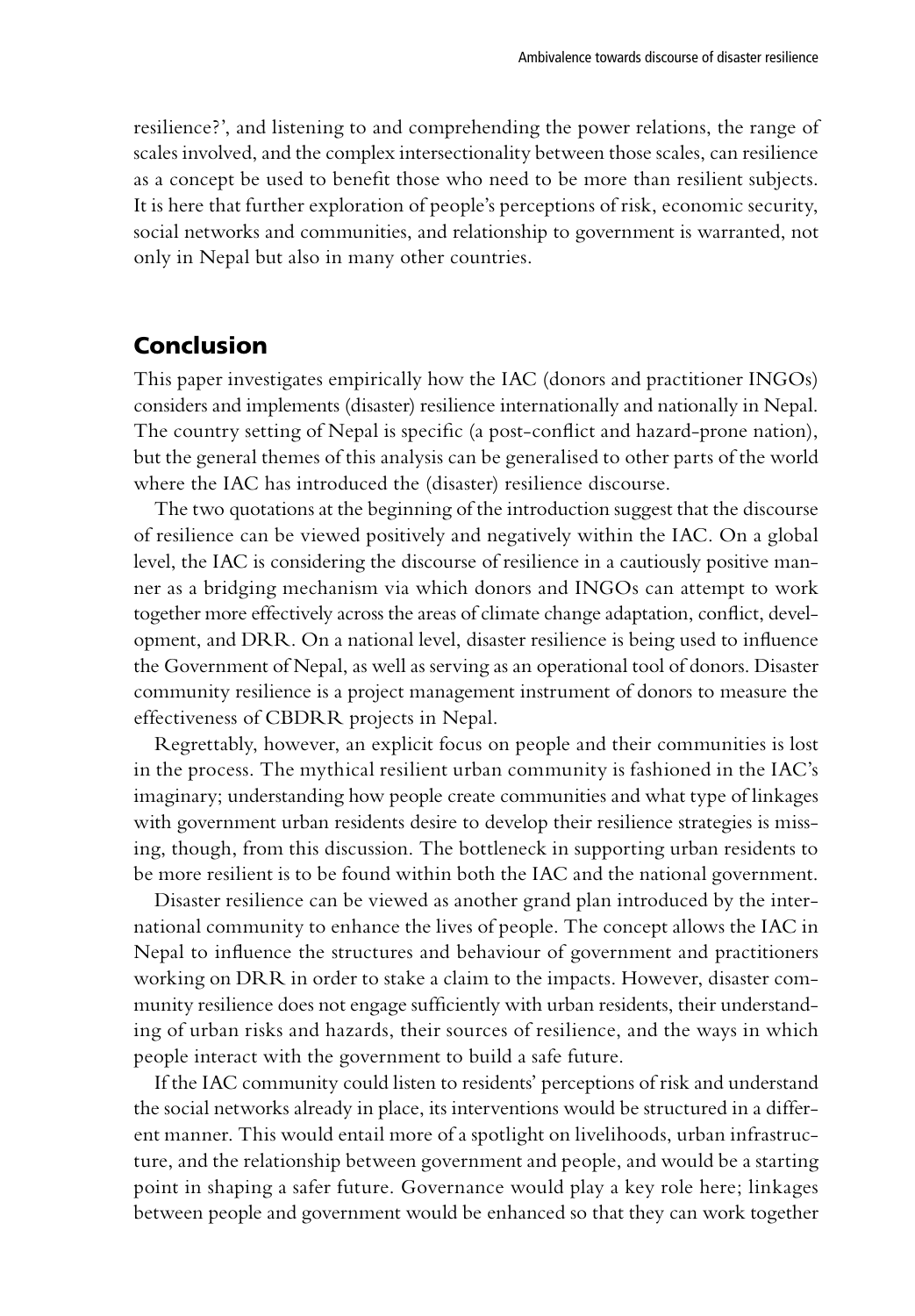in the short and long term on everyday and infrequent risks, including hazards such as earthquakes and floods.

These types of projects may be difficult to account for in a log frame or within other project management tools. The benefits of such projects would also not be immediate, making it difficult for INGOs to demonstrate the impacts of their projects to donors. A focus on people, power, and politics has been lost through the discourse of resilience and urban residents are left behind to take care of themselves and to create a safe future. People deserve more—the effort needs to be made.

## Acknowledgements

This paper is dedicated to Dr Bernard Manyena, who died on 27 April 2018. His paper entitled 'The concept of resilience revisited', which appeared in *Disasters* 30(4), introduced me to the concept of resilience. He was a thoughtful scholar who was particularly interested in policy and practice.

# **Correspondence**

Dr Hanna A. Ruszczyk, Institute of Hazard, Risk and Resilience and the Department of Geography, Durham University, Lower Mount Joy, South Road, Durham DH1 3LE, United Kingdom. E-mail: h.a.ruszczyk@durham.ac.uk; Twitter: @hruszczyk; Website: http://hannaruszczyk.weebly.com

# References

- Ainuddin, S. and J.K. Routray (2012) 'Community resilience framework for an earthquake prone area in Baluchistan'. *International Journal of Disaster Risk Reduction*. 2(1). pp. 25–36.
- Aldrich, D.P. (2012) *Building Resilience: Social Capital in Post-disaster Recovery*. University of Chicago Press, Chicago, IL.
- Alexander, D.E. (2013) 'Resilience and disaster risk reduction: an etymological journey'. *Natural Hazards and Earth System Science*. 13(11). pp. 2707–2716.
- Anderson, B. (2015) 'What kind of thing is resilience?'. *Politics*. 35(1). pp. 60–66.
- Asprone, D. and G. Manfredi (2014) 'Linking disaster resilience and urban sustainability: a glocal approach for future cities'. *Disasters*. 39(S1). pp. S96–S111.
- Bahadur, A. and T. Tanner (2014) 'Transformational resilience thinking: putting people, power and politics at the heart of urban climate resilience'. *Environment and Urbanization*. 26(1). pp. 200–214.
- Bahadur, A., M. Ibrahim, and T. Tanner (2010) *The Resilience Renaissance? Unpacking of Resilience for Tackling Climate Change and Disasters*. Strengthening Climate Resilience Discussion Paper 1. Strengthening Climate Resilience, University of Sussex, Brighton.
- Bahadur, A., M. Ibrahim, and T. Tanner (2013) 'Characterising resilience: unpacking the concept for tackling climate change and development'. *Climate and Development*. 5(1). pp. 55–65.
- Bankoff, G., T. Cannon, F. Krüger, and E.L.F. Schipper (2015) 'Introduction: exploring the links between cultures and disasters'. In F. Krüger et al. (eds.) *Cultures and Disasters: Understanding Cultural Framings in Disaster Risk Reduction*. Routledge, London. pp. 1–16.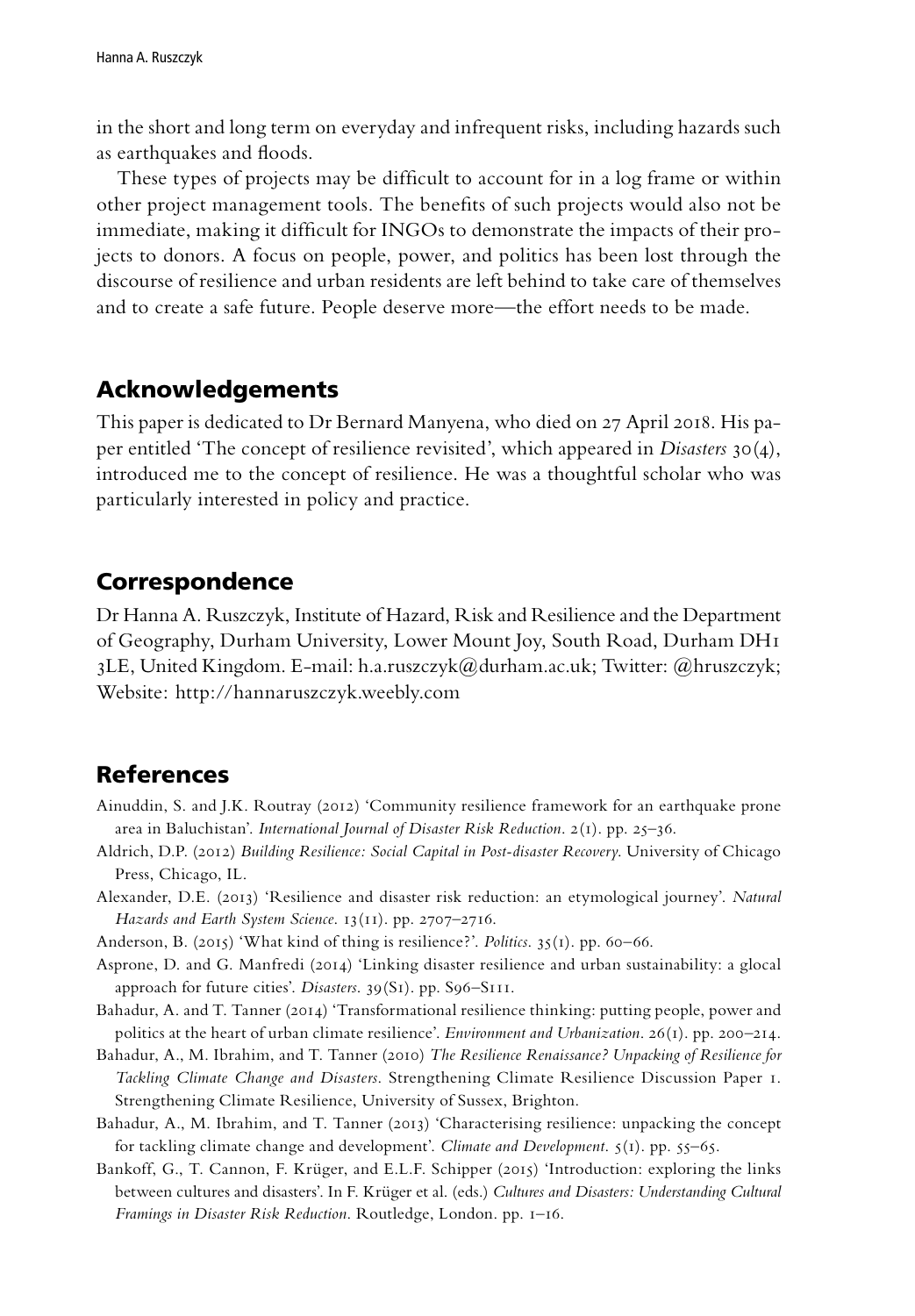- Béné, C., A. Newsham, and M. Davies (2013) *Making the Most of Resilience*. IDS In Focus Policy Briefing Issue 32. February. Institute of Development Studies, Brighton.
- Béné, C., F.S. Chowdhury, M. Rashid, S.A. Dhali, and F. Jahan (2017) 'Squaring the circle: reconciling the need for rigor with the reality on the ground in resilience impact assessment'. *World Development*. 97(C). pp. 212–231.
- Berry, K. and S. Gururani (2015) 'Introduction'. In S. Gururani and K. Berry (eds.) *Gender in the Himalaya: Feminist Explorations of Identity, Place, and Positionality*. First edition. Himal Books for Association for Nepal and Himalayan Studies and Social Science Baha, Kathmandu. pp. 1–17.
- Bradshaw, S. (2014) 'Engendering development and disasters'. *Disasters*. 39(S1). pp. S54–S75.
- Brown, K. (2012) 'Policy discourses of resilience'. In M. Pelling, D. Manuel-Navarrete, and M.R. Redclift (eds.) *Climate Change and the Crisis of Capitalism*. Routledge, New York, NY. pp. 37–50.
- Brown, K. (2014) 'Global environmental change I: a social turn for resilience?'. *Progress in Human Geography*. 38(1). pp. 107–117.
- Brown, K. (2016) *Resilience, Development and Global Change*. Routledge, London.
- Bruneau, M. et al. (2003) 'A framework to quantitatively assess and enhance the seismic resilience of communities'. *Earthquake Spectra*. 19(4). pp. 733–752.
- Buckle, P. (2006) 'Assessing social resilience'. In D. Paton and D. Johnston (eds.) *Disaster Resilience: An Integrated Approach*. Charles C. Thomas Publisher, Springfield, IL. pp. 88–104.
- Cannon, T. and D. Müller-Mahn (2010) 'Vulnerability, resilience and development discourses in context of climate change'. *Natural Hazards*. 55(3). pp. 621–635.
- Cannon, T., F. Krüger, G. Bankoff, and L. Schipper (2014) 'The links between culture and risk'. In T. Cannon and L. Schipper (eds.) *World Disasters Report 2014: Focus on Culture and Risk*. Chapter 1. International Federation of Red Cross and Red Crescent Societies, Geneva. pp. 8–34.
- Cardona, O.D. (2004) 'The need for rethinking the concepts of vulnerability and risk from a holistic perspective: a necessary review and criticism for effective risk management'. In G. Bankoff, G. Frerks, and D. Hilhorst (eds.) *Mapping Vulnerability: Disasters, Development, and People*. Earthscan Publications, London. pp. 37–51.
- Carpenter, S.R., B. Walker, J.M. Anderies, and N. Abel (2001) 'From metaphor to measurement: resilience of what to what?'. *Ecosystems*. 4(8). pp. 765–781.
- Chandler, D. (2014) *Resilience: The Governance of Complexity*. Routledge, Abingdon.
- Cleaver, F. (2001) 'Institutions, agency and the limitations of participatory approaches to development'. In B. Cooke and U. Kothari (eds.) *Participation: The New Tyranny?* Zed Books, London. pp. 36–55.
- de Beer, F. (2013) 'Community-based natural resource management: living with Alice in Wonderland?'. *Community Development Journal*. 48(4). pp. 555–570.
- Escobar, A. (2012) *Encountering Development: The Making and Unmaking of the Third World*. Princeton University Press, Princeton, NJ.
- Esposito, R. (2013) *Terms of the Political: Community, Immunity, Biopolitics*. Fordham University Press, New York, NY.
- Evans, B. and J. Reid (2013) 'Dangerously exposed: the life and death of the resilient subject'. *Resilience*.  $I(2)$ . pp. 83–98.
- Fernando, G.A. (2012) 'Bloodied but unbowed: resilience examined in a South Asian community'. *American Journal of Orthopsychiatry*. 82(3). pp. 367–375.
- Gaillard, J.C. (2007) 'Resilience of traditional societies in facing natural hazards'. *Disaster Prevention and Management: An International Journal*. 16(4). pp. 522–544.
- Government of Nepal, Central Bureau of Statistics (2012) *Poverty in Nepal 2010–11*. Government of Nepal, Kathmandu.
- Government of Nepal, National Planning Commission (2017) *National Review of Sustainable Development Goals*. Government of Nepal, Kathmandu. http://www.indiaenvironmentportal.org.in/ files/file/National\_Review-SDGs.pdf (last accessed on 25 June 2019).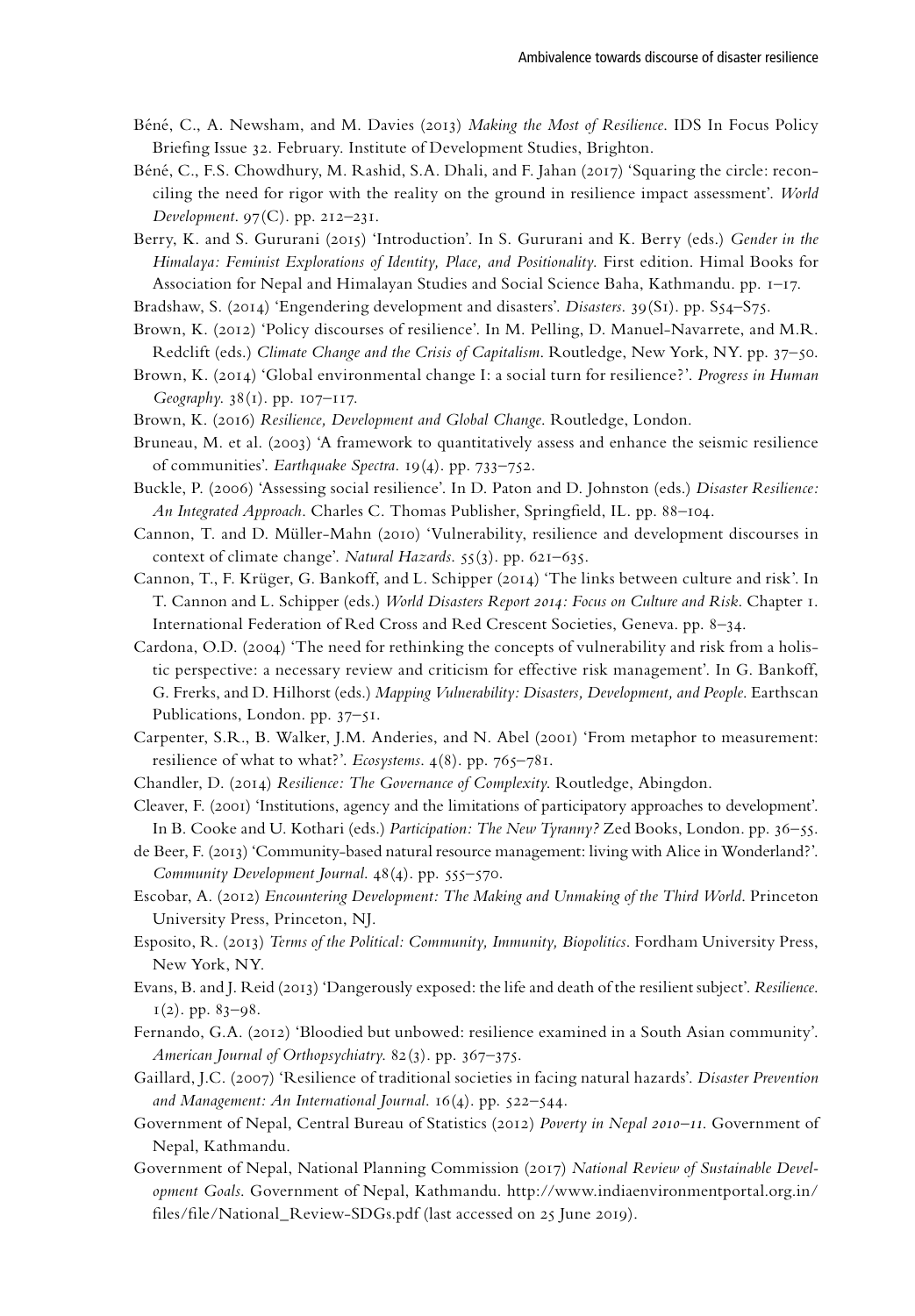- Government of Nepal, National Planning Commission, and the United Nations Development Programme (2011) *Millennium Development Goals Needs Assessment for Nepal 2010*. http://www.np.undp. org/content/nepal/en/home/library/mdg/millenium-development-goals-mdgs-needs-assessmentfor-nepal-2010.html (last accessed on 11 June 2019).
- Hutter, G., C. Kuhlicke, T. Glade, and C. Felgentreff (2013) 'Natural hazards and resilience: exploring institutional and organizational dimensions of social resilience'. *Natural Hazards*. 67(1). pp. 1–6.
- International Centre for Integrated Mountain Development (2015) 'Nepal earthquake 2015: disaster recovery and reconstruction information platform (NDRRIP)'. [http://www.icimod.org/?q=](http://www.icimod.org/?q=21324)21324 (last accessed on 14 June 2019).
- Jones S., K.J. Oven, and B. Wisner (2016) 'A comparison of the governance landscape of earthquake risk reduction in Nepal and the Indian state of Bihar'. *International Journal of Disaster Risk Reduction*. 15 (March). pp. 29–42.
- Joseph, J. (2013) 'Resilience as embedded neoliberalism: a governmentality approach'. *Resilience*. 1(1). pp. 38–52.
- Katz, C. (2004) *Growing Up Global: Economic Restructuring and Children's Everyday Lives*. University of Minnesota Press, Minneapolis, MN.
- Kelly, U. and R. Kelly (2016) 'Resilience, solidarity, agency grounded reflections on challenges and synergies'. *Resilience*. 5(1). pp. 10–28.
- Kirbyshire, A. et al. (2017) *Resilience Scan* | *July–September: A Review of Literature, Debates and Social Media on Resilience*. Report. Overseas Development Institute, London.
- Klein, R.J.T., R.J. Nicholls, and F. Thomalla (2003) 'Resilience to natural hazards: how useful is this concept?'. *Environmental Hazards*. 5(1). pp. 35–45.
- Leach, M. (ed.) (2008) *Re-framing Resilience: A Symposium Report*. STEPS Working Paper 13. STEPS Centre, University of Sussex, Brighton.
- Levine, S. (2014) *Assessing Resilience: Why Quantification Misses the Point*. HPG Working Paper. July. Humanitarian Policy Group, Overseas Development Institute, London.
- Levine, S., A. Pain, S. Bailey, and L. Fan (2012) *The Relevance of 'Resilience'?* HPG Policy Brief 49. September. Humanitarian Policy Group, Overseas Development Institute, London.
- Lizarralde, G. et al. (2015) 'A systems approach to resilience in the built environment: the case of Cuba'. *Disasters*. 39(S1). pp. S76–S95.
- Manyena, S.B. (2006) 'The concept of resilience revisited'. *Disasters*. 30(4). pp. 433–450.
- Manyena, S.B. (2009) *Disaster Resilience in Development and Humanitarian Interventions*. Doctoral thesis. University of Northumbria, Newcastle.
- Matyas, D. and M. Pelling (2015) 'Positioning resilience for 2015: the role of resistance, incremental adjustment and transformation in disaster risk management policy'. *Disasters*. 39(S1). pp. S1–S18.
- McFarlane, C., J. Silver, and Y. Truelove (2016) 'Cities within cities: intra-urban comparison of infrastructure in Mumbai, Delhi and Cape Town'. *Urban Geography*. 38(9). pp. 1393–1417.
- Mitchell, T. and K. Harris (2012) *Resilience: A Risk Management Approach*. Background Note. January. Overseas Development Institute, London.
- Mochizuki, J., A. Keating, Liu W., S. Hochrainer-Stigler, and R. Mechler (2017) 'An overdue alignment of risk and resilience? A conceptual contribution to community resilience'. *Disasters*. 42(2). pp. 361–391.
- Monday, J.L. (2002) 'Introduction to building back better: creating a sustainable community after disaster'. *Natural Hazards Informer*. 3 (February). [https://hazards.colorado.edu/archive/publications/](https://hazards.colorado.edu/archive/publications/informer/infrmr3/) [informer/infrmr](https://hazards.colorado.edu/archive/publications/informer/infrmr3/)3/ (last accessed on 14 June 2019).
- Nepal Risk Reduction Consortium (2013) *Flagship 4 Handbook: Nepal's 9 Minimum Characteristics of a Disaster Resilient Community*. http://flagship4[.nrrc.org.np/sites/default/files/documents/NRRC%](http://flagship4.nrrc.org.np/sites/default/files/documents/NRRC%20-%20Flagship%204%20Handbook_26%20Aug%2013.pdf)20- %20Flagship%204%20[Handbook\\_](http://flagship4.nrrc.org.np/sites/default/files/documents/NRRC%20-%20Flagship%204%20Handbook_26%20Aug%2013.pdf)26%20Aug%2013.pdf (last accessed on 12 June 2019).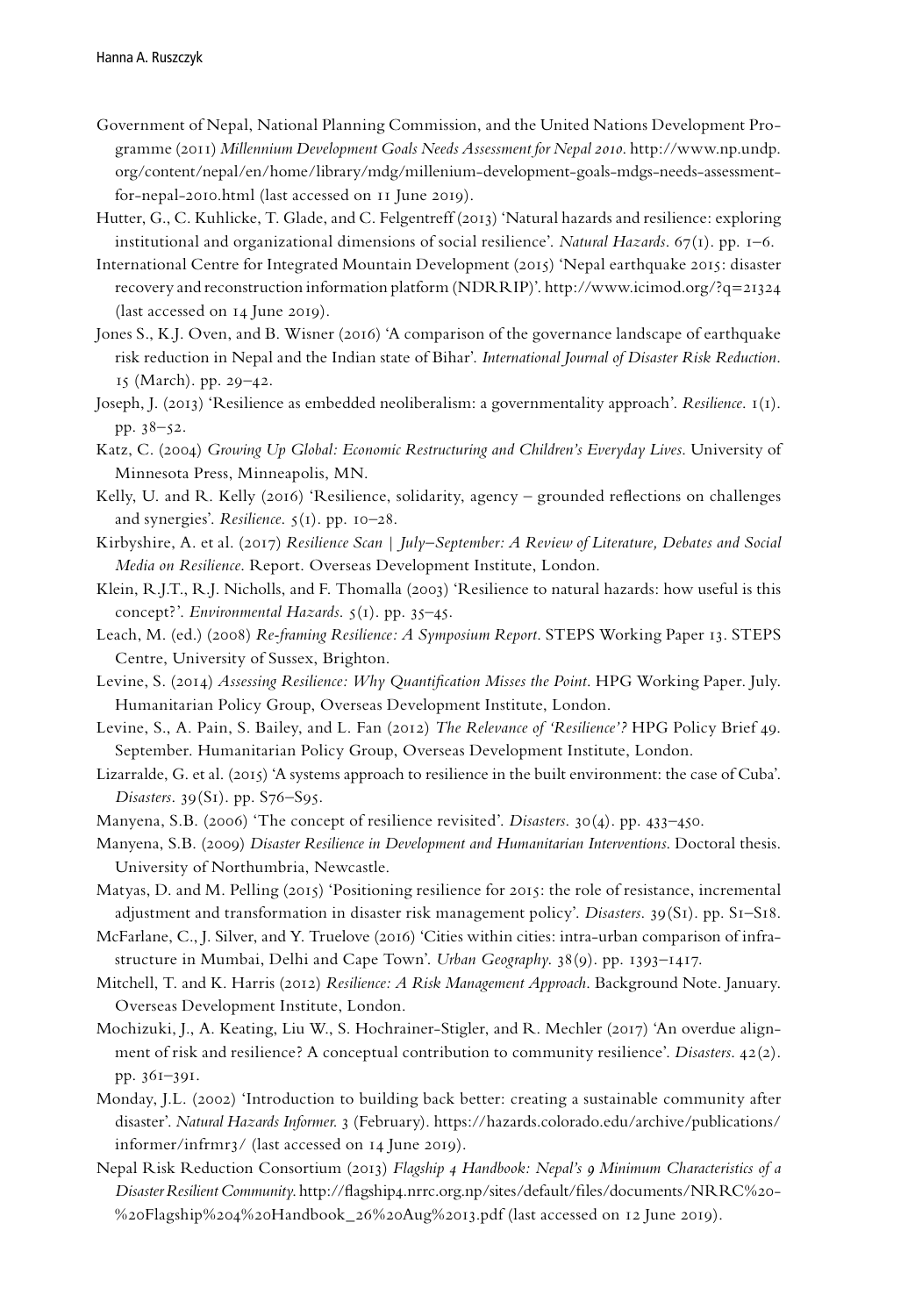- Nightingale, A.J. (2015) 'Challenging the romance with resilience: communities, scale and climate change'. In W. Harcourt and I.L. Nelson (eds.) *Practising Feminist Political Ecologies: Moving Beyond the 'Green Economy'*. Zed Books, London. pp. 182–210.
- O'Malley, P. (2010) 'Resilient subjects: uncertainty, warfare and liberalism'. *Economy and Society*. 39(4). pp. 488–509.
- Oven, K.J. et al. (2017) *Review of the Nine Minimum Characteristics of a Disaster Resilient Community in Nepal.* Final Report. May. Durham University, Durham.
- Pelling, M. (2011) *Adaptation to Climate Change: From Resilience to Transformation*. Routledge, London.
- Pugh, J. (2014) 'Resilience, complexity and post-liberalism: resilience, complexity and post-liberalism'. *Area*. 46(3). pp. 313–319.
- Ride, A. and D. Bretherton (2011) *Community Resilience in Natural Disasters*. First edition. Palgrave Macmillan, New York, NY.
- Rigg, J., K.J. Oven, G.K. Basyal, and R. Lamichhane (2016) 'Between a rock and a hard place: vulnerability and precarity in rural Nepal'. *Geoforum*. 76 (November). pp. 63–74.
- Rival, L. (2009) 'The resilience of indigenous intelligence'. In K. Hastrup (ed.) *The Question of Resilience: Social Responses to Climate Change*. Det Kongelige Danske Videnskabernes Selskab, Viborg. pp. 293–313.
- Ruszczyk, H.A. (2014) *Local Understandings of Community Resilience in Earthquake Prone Nepal*. Master of Arts thesis. Durham University, Durham.
- Ruszczyk, H.A. (2017) *The Everyday and Events: Understanding Risk Perceptions and Resilience in Urban Nepal*. Doctoral thesis. Durham University, Durham.
- Ruszczyk, H.A. (2018) 'A continuum of perceived urban risk from the Gorkha earthquake to economic insecurity'. *Environment and Urbanization*. 30(1). pp. 317–332.
- Schipper, E.L.F. and L. Langston (2015) *A Comparative Overview of Resilience Measurement Frameworks, Analysing Indicators and Approaches*. Working Paper 422. July. Overseas Development Institute, London.
- Schipper, L. and M. Pelling (2006) 'Disaster risk, climate change and international development: scope for, and challenges to, integration'. *Disasters*. 30(1). pp. 19–38.
- Scott, J.C. (1998) *Seeing Like a State: How Certain Schemes to Improve the Human Condition have Failed*. Yale University Press, New Haven, CT.
- Solnit, R. (2009) *A Paradise Built in Hell: The Extraordinary Communities that Arise in Disaster*. Penguin Books, New York, NY.
- Slater, T. (2014) 'The resilience of neoliberal urbanism'. Open Democracy. 28 January. https://www. opendemocracy.net/opensecurity/tom-slater/resilience-of-neoliberal-urbanism (last accessed on 14 June 2019).
- Swyngedouw, E. (1997) 'Neither global nor local: 'glocalization' and the politics of scale'. In K.R. Cox (ed.) *Spaces of Globalization: Reasserting the Power of the Local*. Guilford Press, New York, NY. pp. 137–166.
- Tanner, T., A. Bahadur, and M. Moench (2017) *Challenges for Resilience Policy and Practice*. Working Paper 519. April. Overseas Development Institute, London.
- Tobin, G.A. (1999) 'Sustainability and community resilience: the holy grail of hazards planning?'. *Global Environmental Change Part B: Environmental Hazards*. 1(1). pp. 13–25.
- Twigg, J. (2007) *Characteristics of a Disaster-resilient Community*: *A Guidance Note*. Version 1. August. [https://www.preventionweb.net/files/](https://www.preventionweb.net/files/2310_Characteristicsdisasterhighres.pdf)2310\_Characteristicsdisasterhighres.pdf (last accessed on 14 June 2019).
- United Nations Development Programme (2017) 'Nepal: poverty reduction'. http://www.np.undp.org/ content/nepal/en/home/ourwork/povertyreduction/overview.html (last accessed on 14 June 2019).
- United Nations International Strategy for Disaster Reduction (2005) *Hyogo Framework for Action 2005–2015: Building the Resilience of Nations and Communities to Disasters*. [https://www.unisdr.org/](https://www.unisdr.org/we/inform/publications/1037) [we/inform/publications/](https://www.unisdr.org/we/inform/publications/1037)1037 (last accessed on 14 June 2019).